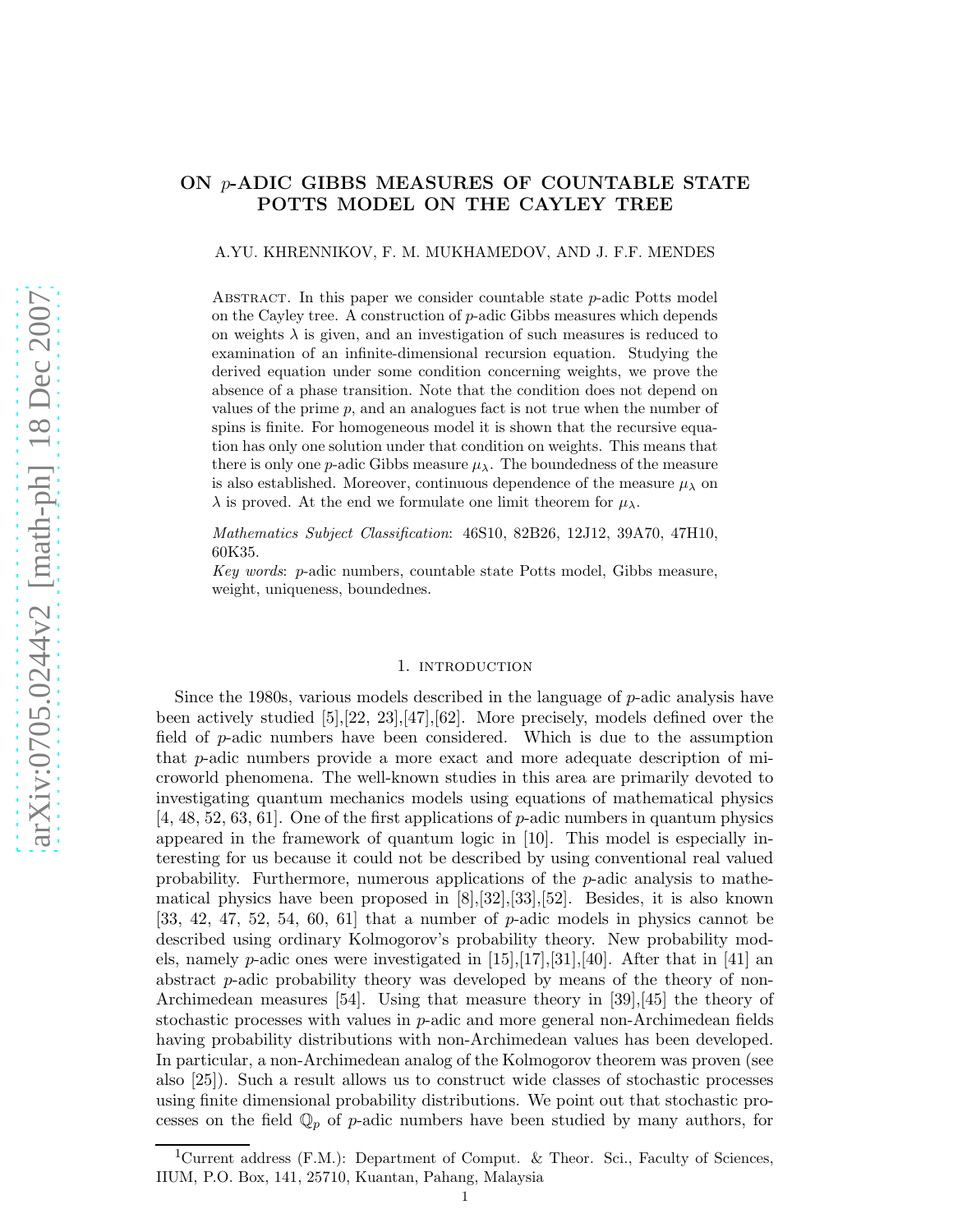example, [1, 2, 3, 18, 43, 64]. In those investigations wide classes of Markov processes on  $\mathbb{Q}_p$  were constructed and studied. Such studies, therefore, give a possibility to develop the theory of statistical mechanics in the context of the p-adic theory, since it lies on the basis of the theory of probability and stochastic processes. Note that one of the central problems of such a theory is the study of infinite-volume Gibbs measures corresponding to a given Hamiltonian, and a description of the set of such measures. In most cases such an analysis depend on a specific properties of Hamiltonian, and complete description is often a difficult problem. This problem, in particular, relates to a phase transition of the model (see [27]).

In [36, 37] a notion of ultrametric Markovianity, which describes independence of contributions to random field from different ultrametric balls, has been introduced, and shows that Gaussian random fields on general ultrametric spaces (which were related with hierarchical trees), which were defined as a solution of pseudodifferential stochastic equation (see also [29]), satisfies the Markovianity. In addition, covariation of the defined random field was computed with the help of wavelet analysis on ultrametric spaces (see also [44]). Some applications of the results to replica matrices, related to general ultrametric spaces have been investigated in [38].

In this paper we develop a p-adic probability theory approach to study countable state of nearest-neighbor Potts models on a Cayley tree (see [9]) over  $p$ -adic filed. We are especially interested in the construction of p-adic Gibbs measure for the mentioned model. Such measures present more natural concrete examples of p-adic Markov processes (see [37, 39], for definitions). When states are finite, say q, then the corresponding  $p$ -adic  $q$ -state Potts models on the same tree have been studied in [49, 50, 51]<sup>1</sup>. It was established that a phase transition occurs if q is divisible by p. This shows that the transition depends on the number of spins  $q$ . To establish such a result we investigated fixed points of a  $p$ -adic dynamical systems associated with that model. We remark that first investigations of non-Archimedean dynamical systems have appeared in [28]. We also point out that intensive development of  $p$ adic (and more general algebraic) dynamical systems has happened few years, see  $[6, 7, 11, 14, 40, 57, 59, 65]$ . More extensive lists may be found in the *p*-adic dynamics bibliography maintained by Silverman [57] and the algebraic dynamics bibliography of Vivaldi [60].

The aim of this paper is to give sufficient condition for the uniqueness of  $p$ -adic Gibbs measures of the countable state Potts model, and to study such measures. Note that in comparison to a real case, in a  $p$ -adic setting, à priori the existence of such kind of measures for the model is not known, since there is not much information on topological properties of the set of all p-adic measures defined even on compact spaces. However, in the real case, there is the so called the Dobrushin's Theorem [19, 20] which gives a sufficient condition for the existence of the Gibbs measure for a large class of Hamiltonians.

The paper is organized as follows. After preliminaries (Sec. 2) in section 3 we define our model, and give a construction of p-adic Gibbs measures which depends on weight  $\lambda$ . Using Kolmogorov extension Theorem [39], an investigation of such measures is reduced to examination of an infinite-dimensional recursion equation. In Section 4, studying the derived equation under some condition on weights, we prove the absence of a phase transition. Note that, for the real counterparts of the model, such results are unknown (see [24, 26]). It turns out that the founding condition does not depend on values of the prime  $p$ , and therefore, an analogous fact is not true when the number of spins is finite. In section 5, we well consider homogeneous  $p$ -adic Potts model, and show under the condition formulated in section 3, the recursive equation has only one solution. Hence, there is only one p-adic Gibbs measure  $\mu_{\lambda}$ .

<sup>&</sup>lt;sup>1</sup>The classical (real value) counterparts of such models were considered in [26], [66]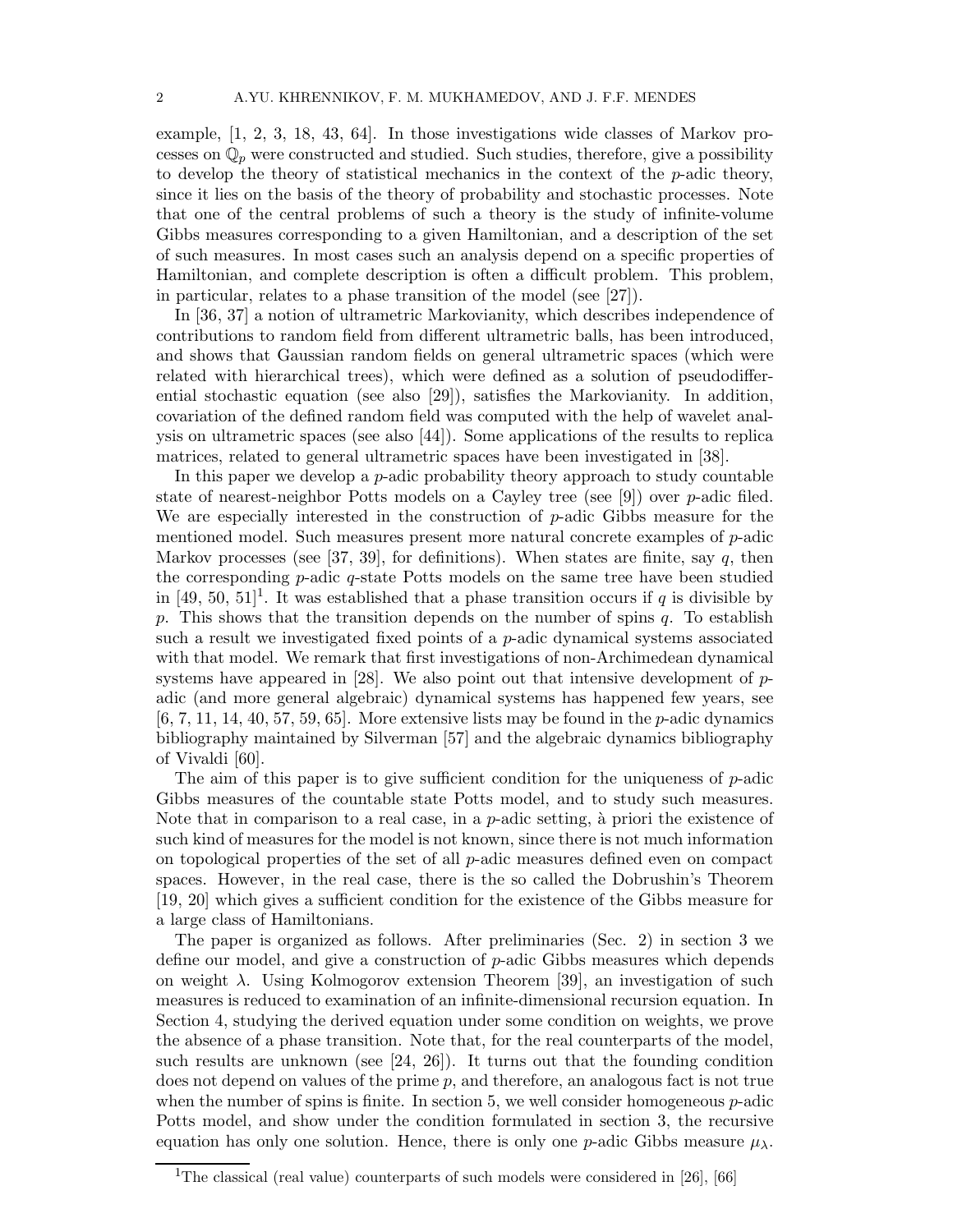Then we establish boundedness one. In section 6, we prove continuous dependence of the measure  $\mu_{\lambda}$  on  $\lambda$ . We also prove one limit theorem for  $\mu_{\lambda}$ . The last section is devoted to the conclusions of the results.

## 2. Preliminaries

In what follows p will be a fixed prime number, and  $\mathbb{Q}_p$  denotes the field of p-adic filed, formed by completing Q with respect to the unique absolute value satisfying  $|p|_p = 1/p$ . The absolute value  $|\cdot|_p$ , is non-Archimedean, meaning that it satisfies the ultrametric triangle inequality  $|x+y|_p \leq \max\{|x|_p, |y|_p\}.$ 

Given  $a \in \mathbb{Q}_p$  and  $r > 0$  put

$$
B(a,r) = \{ x \in \mathbb{Q}_p : |x - a|_p < r \}.
$$

The p*-adic logarithm* is defined by the series

$$
\log_p(x) = \log_p(1 + (x - 1)) = \sum_{n=1}^{\infty} (-1)^{n+1} \frac{(x - 1)^n}{n},
$$

which converges for  $x \in B(1,1)$ ; the *p-adic exponential* is defined by

$$
\exp_p(x) = \sum_{n=0}^{\infty} \frac{x^n}{n!},
$$

which converges for  $x \in B(0, p^{-1/(p-1)})$ .

**Lemma 2.1.** [42, 55] *Let*  $x \in B(0, p^{-1/(p-1)})$  *then we have* 

$$
|\exp_p(x)|_p = 1
$$
,  $|\exp_p(x) - 1|_p = |x|_p$ ,  $|\log_p(1+x)|_p = |x|_p$  (2.1)

$$
\log_p(\exp_p(x)) = x, \ \ \exp_p(\log_p(1+x)) = 1+x. \tag{2.2}
$$

Note the basics of  $p$ -adic analysis,  $p$ -adic mathematical physics are explained in [42, 55, 61].

Let  $(X,\mathcal{B})$  be a measurable space, where  $\mathcal{B}$  is an algebra of subsets X. A function  $\mu : \mathcal{B} \to \mathbb{Q}_p$  is said to be a *p-adic measure* if for any  $A_1, \ldots, A_n \subset \mathcal{B}$  such that  $A_i \cap A_j = \emptyset$   $(i \neq j)$  the equality holds

$$
\mu\bigg(\bigcup_{j=1}^n A_j\bigg) = \sum_{j=1}^n \mu(A_j).
$$

A p-adic measure is called a *probability measure* if  $\mu(X) = 1$ . A p-adic probability measure  $\mu$  is called *bounded* if  $\sup\{|\mu(A)|_p : A \in \mathcal{B}\} < \infty$ . Note that in general, a p-adic probability measure need not be bounded [31, 39, 42]. For more detail information about *p*-adic measures we refer to  $[31], [40], [54].$ 

Recall that the Cayley tree (see [9])  $\Gamma^k$  of order  $k \geq 1$  is an infinite tree, i.e., a graph without cycles, from each vertex of which exactly  $k+1$  edges issue. Let  $\Gamma^k$  $(V, L)$ , where V is the set of vertexes of  $\Gamma^k$ , L is the set of edges of  $\Gamma^k$ . The vertices x and y are called *nearest neighbors* and they are denoted by  $l = \langle x, y \rangle$  if there exists an edge connecting them. A collection of the pairs  $\langle x, x_1 \rangle, \ldots, \langle x_{d-1}, y \rangle$ is called a *path* from the point x to the point y. The distance  $d(x, y), x, y \in V$ , on the Cayley tree, is the length of the shortest path from x to y. Now fix  $x^0 \in V$ , and set

$$
W_n = \{ x \in V | d(x, x^0) = n \}, \quad V_n = \bigcup_{m=1}^n W_m, \quad L_n = \{ l = \langle x, y \rangle \in L | x, y \in V_n \}.
$$

The set of *direct successors* of x is defined by

$$
S(x) = \{ y \in W_{n+1} : d(x, y) = 1 \}, \quad x \in W_n.
$$
 (2.3)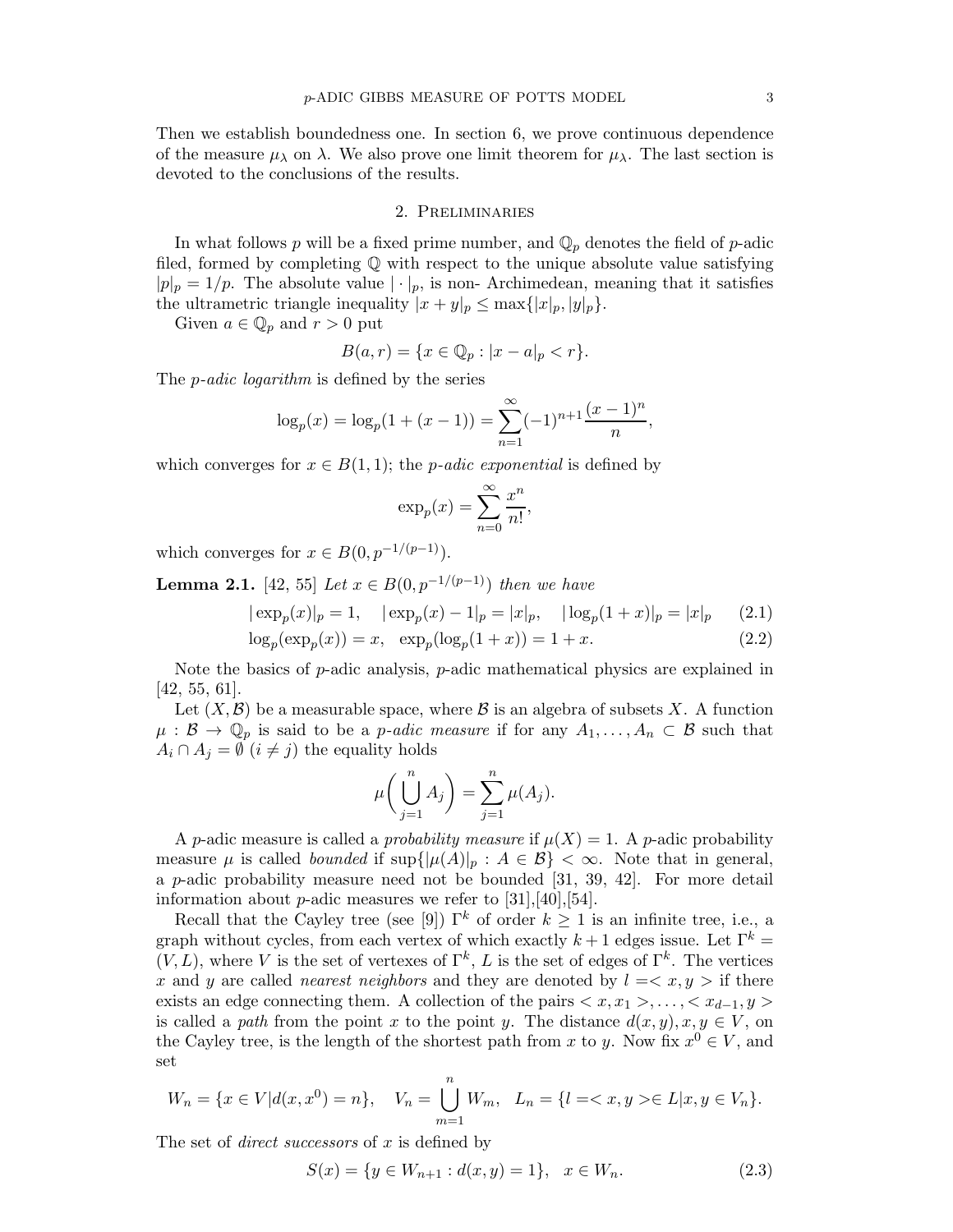Observe that any vertex  $x \neq x^0$  has k direct successors and  $x^0$  has  $k + 1$ .

### 3. THE  $p$ -ADIC POTTS MODEL AND  $p$ -ADIC GIBBS MEASURES

We consider the p-adic Potts model where spin takes values in the set  $\Phi =$  $\{0, 1, 2, \dots\}$  ( $\Phi$  is called a *state space*) and is assigned to the vertices of the tree  $\Gamma^k = (V, \Lambda)$ . A configuration  $\sigma$  on V is then defined as a function  $x \in V \to \sigma(x) \in \Phi$ ; in a similar manner one defines configurations  $\sigma_n$  and  $\omega$  on  $V_n$  and  $W_n$ , respectively. The set of all configurations on V (resp.  $V_n$ ,  $W_n$ ) coincides with  $\Omega = \Phi^V$  (resp.  $\Omega_{V_n} = \Phi^{V_n}$ ,  $\Omega_{W_n} = \Phi^{W_n}$ ). One can see that  $\Omega_{V_n} = \Omega_{V_{n-1}} \times \Omega_{W_n}$ . Using this, for given configurations  $\sigma_{n-1} \in \Omega_{V_{n-1}}$  and  $\omega \in \Omega_{W_n}$  we define their concatenations by

$$
(\sigma_{n-1} \vee \omega)(x) = \begin{cases} \sigma_{n-1}(x), & \text{if } x \in V_{n-1}, \\ \omega(x), & \text{if } x \in W_n. \end{cases}
$$

It is clear that  $\sigma_{n-1} \vee \omega \in \Omega_{V_n}$ .

The Hamiltonian  $H_n: \Omega_{V_n} \to \mathbb{Q}_p$  of the inhomogeneous p-adic countable state Potts model has a form

$$
H_n(\sigma) = \sum_{\langle x, y \rangle \in L_n} J_{x,y} \delta_{\sigma(x), \sigma(y)}, \quad \sigma \in \Omega_{V_n}, \ n \in \mathbb{N}, \tag{3.1}
$$

where  $\delta$  is the Kronecker symbol and the coupling constants  $J_{x,y}$  are taken from  $\mathbb{Q}_p$ with constraint

$$
|J_{x,y}|_p < \frac{1}{p^{1/(p-1)}}, \quad \forall  \in L_n.
$$
\n(3.2)

Note that such a condition provides the existence of a  $p$ -adic Gibbs measure (see  $(3.5)$ .

We say (3.1) is *homogeneous Potts model* if  $J_{xy} = J$ ,  $\forall \langle x, y \rangle$ .

We then construct *p*-adic Gibbs measures corresponding to the model.

A given set A we put  $\mathbb{Q}_p^A = \{ \{x_i\}_{i \in A} : x_i \in \mathbb{Q}_p \}.$ 

Assume that a function  $\mathbf{h}: V \setminus \{x^{(0)}\} \to \mathbb{Q}_p^{\Phi}$ , i.e.  $\mathbf{h}_x = \{h_{i,x}\}_{i \in \Phi}$ , is such that

$$
|h_{i,x}|_p < \frac{1}{p^{1/(p-1)}} \text{ for all } x \in V \setminus \{x^{(0)}\}, \ i \in \Phi,
$$
\n(3.3)

and a non-zero element  $\lambda = {\lambda(i)}_{i \in \Phi} \in \mathbb{Q}_p^{\Phi}$  is fixed such that

$$
|\lambda(n)|_p \to 0 \quad \text{as} \quad n \to \infty \tag{3.4}
$$

which is called a *weight*. In what follows, without losing generality we may assume that  $\lambda(0) \neq 0$ .

Given  $n = 1, 2, \ldots$  a p-adic probability measure  $\mu_{\mathbf{h}}^{(n)}$  on  $\Omega_{V_n}$  is defined by

$$
\mu_{\mathbf{h}}^{(n)}(\sigma) = \frac{1}{Z_n^{(\mathbf{h})}} \exp_p \left\{ H_n(\sigma) + \sum_{x \in W_n} h_{\sigma(x),x} \right\} \prod_{x \in V_n} \lambda(\sigma(x)) \tag{3.5}
$$

Here,  $\sigma \in \Omega_{V_n}$ , and  $Z_n^{(h)}$  is the corresponding normalizing factor called a *partition function* given by

$$
Z_n^{(\mathbf{h})} = \sum_{\sigma \in \Omega_{V_n}} \exp_p \left\{ H_n(\sigma) + \sum_{x \in W_n} h_{\sigma(x),x} \right\} \prod_{x \in V_n} \lambda(\sigma(x)), \tag{3.6}
$$

here subscript n and superscript (h) are accorded to the Z, since it depends on n and a function h.

The conditions (3.2) and (3.3) allow the existence of  $\exp_p$ , therefore, the measures  $\mu_\mathsf{h}^{(n)}$  $\int_{0}^{(n)}$  are well defined.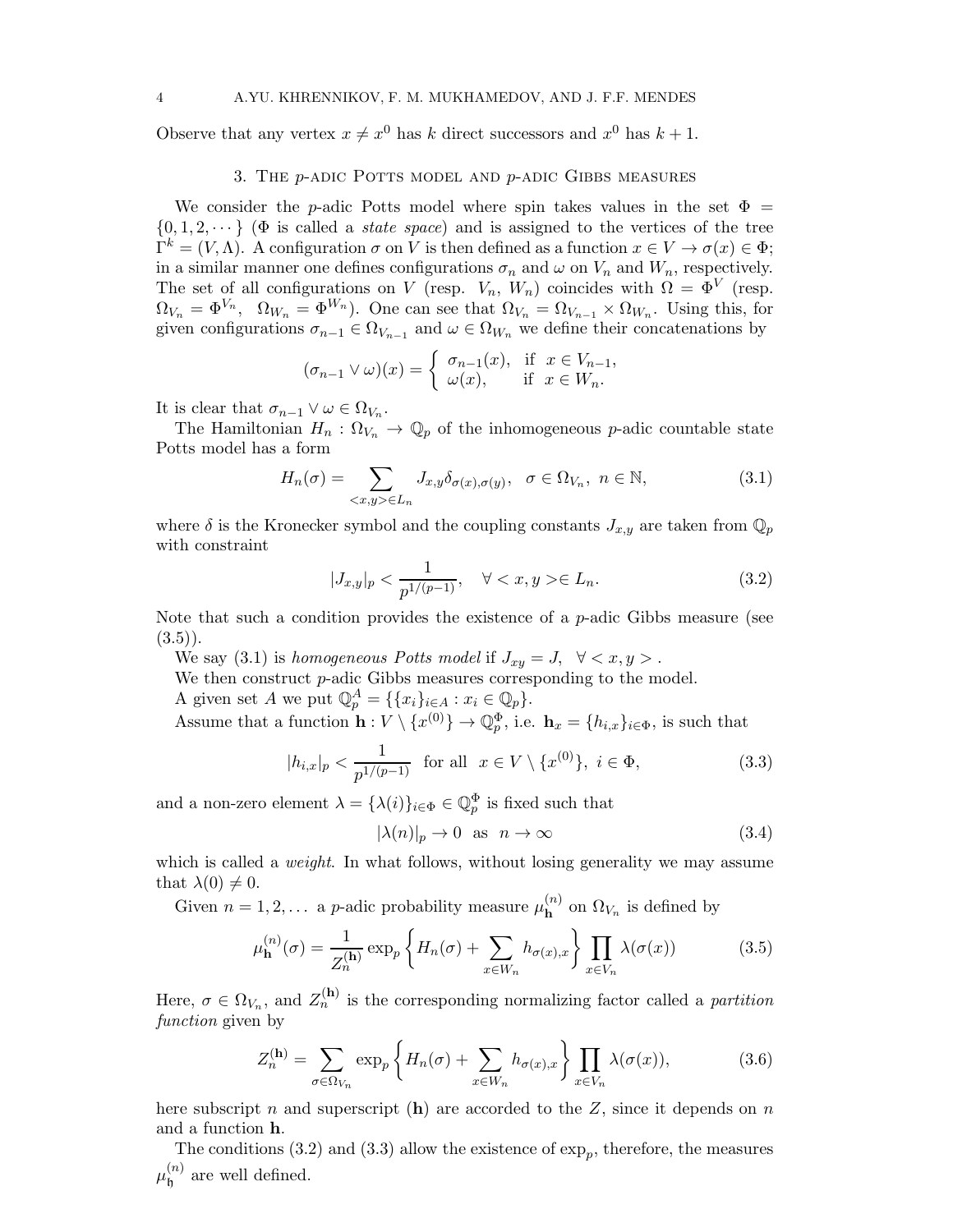Now we want to define a p-adic probability measure  $\mu$  on  $\Omega$  such that it would be compatible with defined ones  $\mu_{\mathbf{h}}^{(n)}$ , i.e.

$$
\mu(\sigma \in \Omega : \sigma|_{V_n} = \sigma_n) = \mu_{\mathbf{h}}^{(n)}(\sigma_n), \quad \text{for all} \ \sigma_n \in \Omega_{V_n}, \ n \in \mathbb{N}.
$$
 (3.7)

In general, à priori the existence of such kind of measure  $\mu$  is not known, since, there is not much information on topological properties, such as compactness, of the set of all  $p$ -adic measures defined even on compact spaces<sup>2</sup>. Therefore, at a moment, we can only use the so called *compatibility condition* for the measures  $\mu_{\mathbf{h}}^{(n)}$ ,  $n \geq 1$ , i.e.

$$
\sum_{\omega \in \Omega_{W_n}} \mu_{\mathbf{h}}^{(n)}(\sigma_{n-1} \vee \omega) = \mu_{\mathbf{h}}^{(n-1)}(\sigma_{n-1}),
$$
\n(3.8)

for any  $\sigma_{n-1} \in \Omega_{V_{n-1}}$  (cp. [16]), which implies the existence of a unique p-adic measure  $\mu$  defined on  $\Omega$  with a required condition (3.7). Moreover, if the measures  $\mu_{\bf h}^{(n)}$  are bounded, then  $\mu$  is also bounded. This assertion is known as the p-adic Kolmogorov extension Theorem (see [25],[39]).

So, if for some function **h** the measures  $\mu_{h}^{(n)}$  satisfy the compatibility condition, then there is a unique p-adic probability measure, which we denote by  $\mu_{h}$ , since it depends on  $h$ . Such a measure  $\mu_h$  is said to be *p-adic Gibbs measure* corresponding to the p-adic Potts model. By  $S$  we denote the set of all such p-adic Gibbs measures. If there are at least two different p-adic Gibbs measures in  $S$ , i.e. one can find two different functions **s** and **h** defined on  $V \setminus \{x^0\}$  such that there exist the corresponding measures  $\mu_s$  and  $\mu_h$ , which are different, then we say that *a phase transition* occurs for the model, otherwise, there is *no phase transition*.

Now one can ask for what kind of functions **h** the measures  $\mu_{\mathbf{h}}^{(n)}$  defined by (3.5) would satisfy the compatibility condition (3.8). The following theorem gives an answer to this question.

**Theorem 3.1.** The measures  $\mu_{h}^{(n)}$ ,  $n = 1, 2, \ldots$  given by (3.5), satisfy the compat*ibility condition* (3.8) *if and only if for any*  $x \in V \setminus \{x^{(0)}\}$  *the following equation holds:*

$$
\hat{h}_{i,x} = \frac{\lambda(i)}{\lambda(0)} \prod_{y \in S(x)} F_i(\hat{\mathbf{h}}_y; \theta_{x,y}), \quad i \in \mathbb{N}
$$
\n(3.9)

*here and below*  $\theta_{x,y} = \exp_p(J_{x,y})$ *, a sequence*  $\hat{\mathbf{h}} = {\hat{h}_i}_{i \in \mathbb{N}} \in \mathbb{Q}_p^{\mathbb{N}}$  *is defined by*  $\mathbf{h} =$ {hi}i∈<sup>Φ</sup> *as follows*

$$
\hat{h}_i = \exp_p(h_i - h_0) \frac{\lambda(i)}{\lambda(0)}, \quad i \in \mathbb{N}
$$
\n(3.10)

and mappings  $F_i: \mathbb{Q}_p^{\mathbb{N}} \times \mathbb{Q}_p \to \mathbb{Q}_p$  are defined by

$$
F_i(\mathbf{x};\theta) = \frac{(\theta - 1)x_i + \sum_{j=1}^{\infty} x_j + 1}{\sum_{j=1}^{\infty} x_j + \theta}, \quad \mathbf{x} = \{x_i\}_{i \in \mathbb{N}}, \ \theta \in \mathbb{Q}_p, \ i \in \mathbb{N}.
$$
\n(3.11)

The proof consists of checking condition  $(3.8)$  for the measures  $(3.5)$  (cp. [26]).

<sup>&</sup>lt;sup>2</sup>In the real case, when the state space is compact, then the existence follows from the compactness of the set of all probability measures (i.e. Prohorov's Theorem). When the state space is non-compact, then there is a Dobrushin's Theorem [19, 20] which gives a sufficient condition for the existence of the Gibbs measure for a large class of Hamiltonians. In [24] using that theorem it has been established the existence of the Gibbs measure for the real counterpart of the studied Potts model. It should be noted that there are even nearest-neighbor models with countable state space for which the Gibbs measure does not exists [58].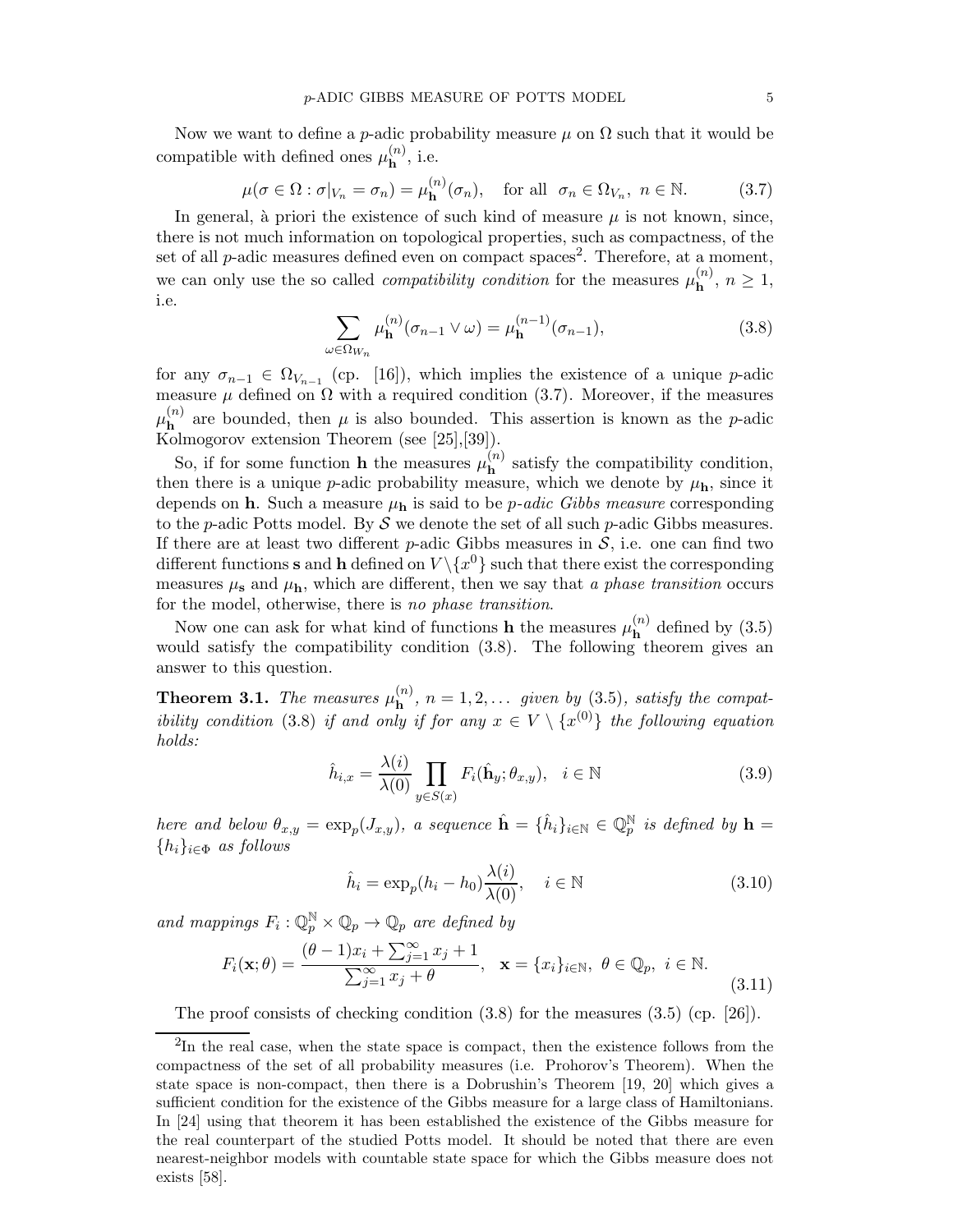*Remark* 3.1. Note that thanks to the non-Archimedeanity of the norm  $|\cdot|_p$  the series  $\sum^{\infty}$  $_{k=1}$  $x_k$  converges iff the sequence  $\{x_n\}$  converges to 0 (see [42, 55]). Therefore, from (3.10) one can see that condition (3.4) and  $|\exp_p(x)|_p = 1$  imply that the series  $\sum^{\infty}$  $j=1$  $\hat{h}_{j,x}$  always converges and is finite.

### 4. Absence of the phase transition

In this section, under some condition on weights  $\lambda$ , we are going to prove the absence of the phase transition for the model (3.1)

As pointed out from  $(3.10),(3.4)$  we have  $|\hat{h}_n|_p \to 0$  as  $n \to \infty$ . Therefore, let us consider the following space

$$
c_0 = \{ \mathbf{x} = \{x_n\}_{n \in \mathbb{N}} \in \mathbb{Q}_p^{\mathbb{N}} : \ |x_n|_p \to 0, \ n \to \infty \}
$$

with a norm  $\|\mathbf{x}\| = \max_{n} |x_n|_p$  (see [54, 55] for more *p*-adic Banach spaces). Put  $\mathbf{B} = \{ \mathbf{x} \in c_0 : ||\mathbf{x}|| < 1 \}.$  Since the norm takes discrete values, the set **B** coincides with  $\mathbf{B} = \{ \mathbf{x} \in c_0 : ||\mathbf{x}|| \leq 1/p \}.$  Therefore, **B** is a closed set.

Let us for the sake of shortness, given a sequence  $\mathbf{x} = \{x_n\}_{n \in \mathbb{N}}$ , denote

$$
X := \sum_{j=1}^{\infty} x_j.
$$
\n
$$
(4.1)
$$

Then one can easily see that

$$
|X - Y|_p = \left| \sum_{j=1}^{\infty} (x_j - y_j) \right|_p \le \max_j |x_j - y_j| = ||\mathbf{x} - \mathbf{y}||,\tag{4.2}
$$

for any  $\mathbf{x}, \mathbf{y} \in c_0$ .

**Lemma 4.1.** For the mapping  $F_i$  given by  $(3.11)$  the following relations hold

$$
|F_i(\mathbf{x}, \theta) - F_i(\mathbf{y}, \theta)|_p \le |\theta - 1|_p \|\mathbf{x} - \mathbf{y}\|,\tag{4.3}
$$

$$
|F_i(\mathbf{x}, \theta) - 1|_p = |\theta - 1|_p. \tag{4.4}
$$

*for every*  $\mathbf{x}, \mathbf{y} \in \mathbf{B}$  *and*  $i \in \mathbb{N}$ *.* 

Proof. Let 
$$
\mathbf{x}, \mathbf{y} \in \mathbf{B}
$$
, then from (3.11) with (4.2) we have  
\n
$$
|F_i(\mathbf{x}, \theta) - F_i(\mathbf{y}, \theta)|_p = |((\theta - 1)x_i + X + 1)(Y + \theta) - ((\theta - 1)y_i + Y + 1)(X + \theta)|_p
$$
\n
$$
= |\theta - 1|_p |x_i Y - y_i X + \theta(x_i - y_i) + X - Y|_p
$$
\n
$$
= |\theta - 1|_p |(X + \theta)(x_i - y_i) + (1 - x_i)(X - Y)|_p
$$
\n
$$
\leq |\theta - 1|_p \max\{|x_i - y_i|_p, |X - Y|_p\}
$$
\n
$$
\leq |\theta - 1|_p \|\mathbf{x} - \mathbf{y}\|
$$

which proves (4.3), here we have used that  $|X + \theta|_p = 1$ ,  $|Y + \theta|_p = 1$ . Next relation  $(4.4)$  is obvious.

Let us first enumerate  $S(x)$  for any  $x \in V$  as follows  $S(x) = \{x_1, \dots, x_k\}$ , here as before  $S(x)$  is the set of direct successors of x (see (2.3)). Using this enumeration one can rewrite (3.9) by

$$
\hat{h}_{i,x} = \frac{\lambda(i)}{\lambda(0)} \prod_{m=1}^{k} F_i(\hat{\mathbf{h}}_{x_m}; \theta_{x,x_m}), \quad i \in \mathbb{N}, \text{ for every } x \in V \setminus \{x^{(0)}\}. \tag{4.5}
$$

Now we need an auxiliary fact.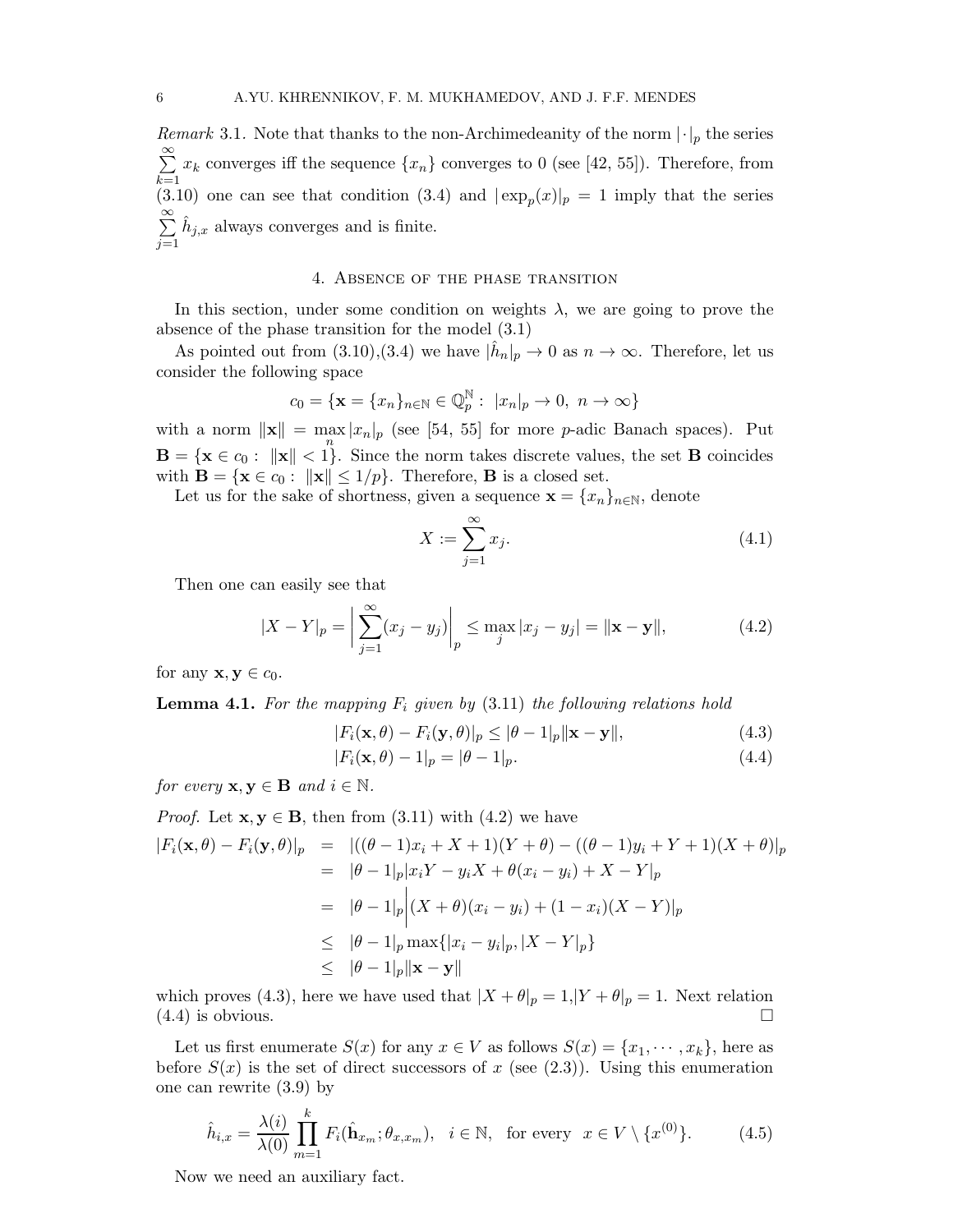**Lemma 4.2.** If  $|a_i|_p \leq 1$ ,  $|b_i|_p \leq 1$ ,  $i = 1, ..., n$ , then

$$
\left| \prod_{i=1}^{n} a_i - \prod_{i=1}^{n} b_i \right|_p \le \max_{i \le i \le n} \{ |a_i - b_i|_p \}
$$

*Proof.* We have

$$
\left| \prod_{i=1}^{n} a_i - \prod_{i=1}^{n} b_i \right|_p \le \left| a_1 \left( \prod_{i=2}^{n} a_i - \prod_{i=2}^{n} b_i \right) + (a_1 - b_1) \prod_{i=2}^{n} b_i \right|_p
$$
  
\n
$$
\le \max \left\{ |a_1 - b_1|_p, \left| \prod_{i=2}^{n} a_i - \prod_{i=2}^{n} b_i \right|_p \right\}
$$
  
\n
$$
\le \dots
$$
  
\n
$$
\le \max_{i \le i \le n} \left\{ |a_i - b_i|_p \right\}
$$

which is the assertion.  $\Box$ 

So, we can formulate the main result.

Theorem 4.3. *Assume that a weight* λ *satisfies the following condition*

$$
\max_{i} \left| \frac{\lambda(i)}{\lambda(0)} \right|_{p} < 1. \tag{4.6}
$$

*Then there is no phase transition for the countable state p-adic Potts model*  $(3.1)$ *, i.e.*  $|\mathcal{S}| \leq 1$ *.* 

*Proof.* From (4.6) and (3.10) we see that all solutions of (4.5) belong to **B**. Now let us assume that  $\hat{\mathbf{h}} = \{\hat{\mathbf{h}}_x, x \in V \setminus \{x^{(0)}\}\}, \hat{\mathbf{s}} = \{\hat{\mathbf{s}}_x, x \in V \setminus \{x^{(0)}\}\}\$ be the two solutions of (4.5). Now fix an arbitrary vertex  $x \in V \setminus \{x^{(0)}\}$ . Then (4.5) with Lemmas 4.1 and 4.2, implies that

$$
\begin{split}\n|\hat{h}_{i,x} - \hat{s}_{i,x}|_p &= \left| \frac{\lambda(i)}{\lambda(0)} \right|_p \left| \prod_{m=1}^k F_i(\hat{\mathbf{h}}_{x_m}; \theta_{x,x_m}) - \prod_{m=1}^k F_i(\hat{\mathbf{s}}_{x_m}; \theta_{x,x_m}) \right|_p \\
&\leq \left| \frac{\lambda(i)}{\lambda(0)} \right|_p \max_{1 \leq m \leq k} \left\{ |F_i(\hat{\mathbf{h}}_{x_m}; \theta_{x,x_m}))_i - F_i(\hat{\mathbf{s}}_{x_m}; \theta_{x,x_m})|_p \right\} \\
&\leq \max_{1 \leq m \leq k} \left\{ |\theta_{x,x_m} - 1|_p ||\hat{\mathbf{h}}_{x_m} - \hat{\mathbf{s}}_{x_m}|| \right\} \\
&\leq \frac{1}{p} \max_{1 \leq m \leq k} \left\{ ||\hat{\mathbf{h}}_{x_m} - \hat{\mathbf{s}}_{x_m}|| \right\}.\n\end{split}
$$

Hence,

$$
\|\hat{\mathbf{h}}_x - \hat{\mathbf{s}}_x\| \le \frac{1}{p} \max_{1 \le m \le k} \left\{ \|\hat{\mathbf{h}}_{x_m} - \hat{\mathbf{s}}_{x_m}\| \right\} \tag{4.7}
$$

Now take an arbitrary  $\epsilon > 0$  and  $n_0 \in \mathbb{N}$  such that  $1/p^{n_0} < \epsilon$ . Iterating (4.7)  $n_0$  times one gets  $\|\hat{\mathbf{h}}_x - \hat{\mathbf{s}}_x\| < \epsilon$ . Therefore, the arbitrariness of  $\epsilon$  and x yield that  $\hat{\mathbf{h}}_x = \hat{\mathbf{s}}_x$  for every  $x \in V \setminus \{x^{(0)}\}$ . This means that  $|\mathcal{S}| \leq 1$  and completes the  $\Box$ 

*Remark* 4.1*.* It is clear that the condition (4.6) does not depend on values of the prime  $p$ , therefore an analogues fact is not true when the number of spins is finite ( see also Remark 5.1 (a)).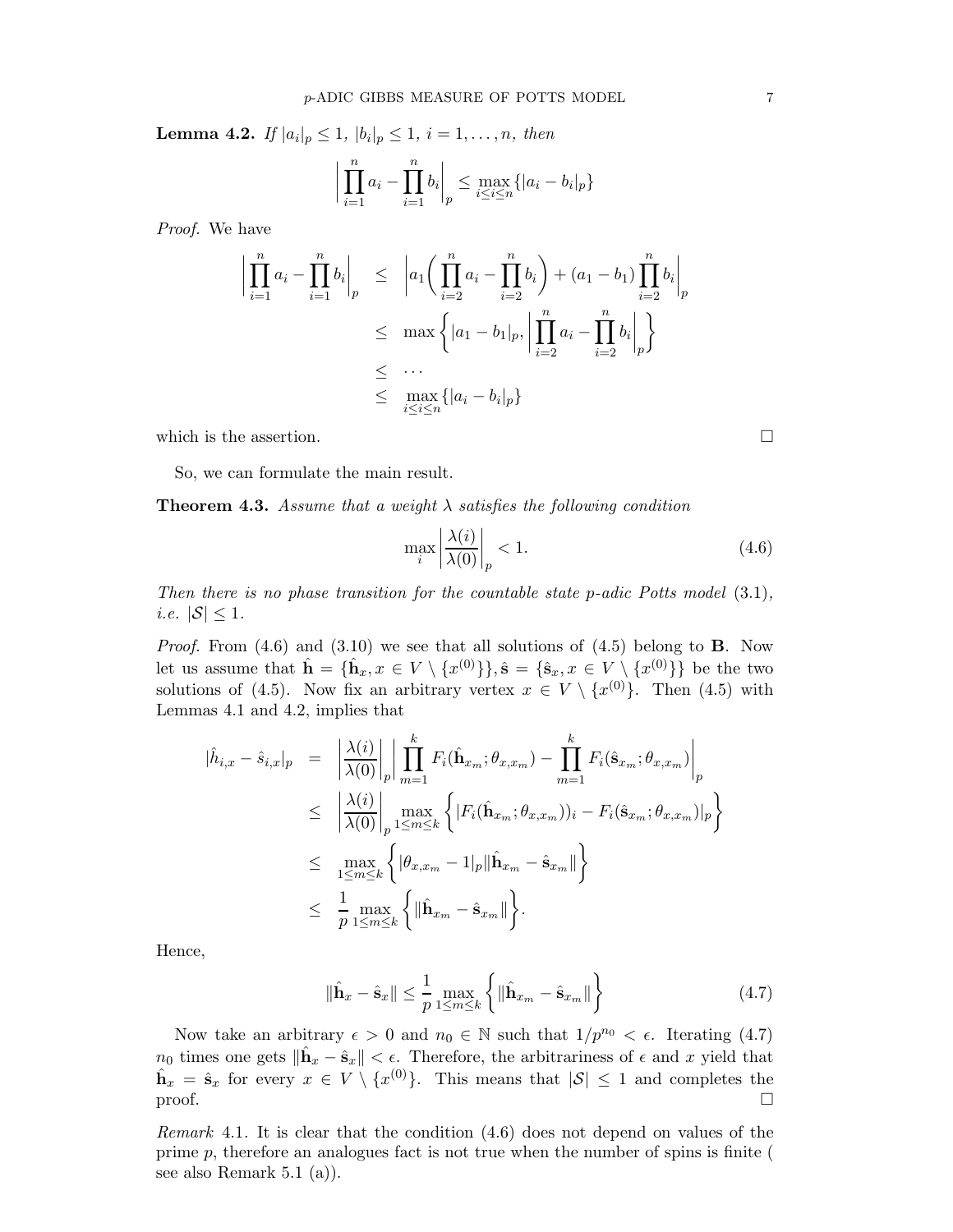*Remark* 4.2*.* Note that the equality can be interpreted as an infinite dimensional recurrence equation over the tree. So, Theorem 4.3 means that the equation has no more one solution. Simpler, recurrence equations over p-adic numbers were considered in [21],[48].

### 5. Uniqueness and boundedness of the Gibbs measure

As we pointed out, in general, p-adic Gibbs measures may not exist. In this section we will show that the p-adic Gibbs measure is unique under the condition (4.6) for the homogeneous model (3.1).

Throughout this section we suppose that  $J_{x,y} = J$ . Recall that a function  $h =$  $\{\mathbf h_x, x \in V \setminus \{x^0\}\}\$ is *translation-invariant* if  $\mathbf h_x = \mathbf h_y$  for every  $x, y \in V \setminus \{x^0\}.$ We are going to show that (3.9) has a translation invariant solution. To this end, consider the following mapping  $\mathcal{F}: c_0 \to \mathbb{Q}_p^{\mathbb{N}}$  defined by

$$
(\mathcal{F}(\mathbf{x}))_i = \frac{\lambda(i)}{\lambda(0)} (F_i(\mathbf{x}; \theta))^k, \quad i \in \mathbb{N},
$$
\n(5.1)

where  $\mathbf{x} = \{x_n\} \in c_0$ . One can see that the domain of the mapping is not whole space  $c_0^3$ , therefore, in general, it is unbounded. But we are are going to examine  $\mathcal F$ on **B**. Basically, for the mapping we do not have the inclusion  $\mathcal{F}(\mathbf{B}) \subset \mathbf{B}$ . However, from Lemma 4.1 and (4.6) we derive the following

**Lemma 5.1.** *Let for a weight*  $\lambda$  *condition* (4.6) *be satisfied. Then*  $\mathcal{F}(\mathbf{B}) \subset \mathbf{B}$ *. Moreover,*

$$
\|\mathcal{F}(\mathbf{x}) - \mathcal{F}(\mathbf{y})\| \le |\theta - 1|_p \|\mathbf{x} - \mathbf{y}\| \quad \text{for every} \quad \mathbf{x}, \mathbf{y} \in \mathbf{B}.\tag{5.2}
$$

Now noting that  $|\theta - 1|_p < 1/p^{1/(p-1)}$  and according to the above Lemma, we can apply the fixed point theorem to  $\mathcal{F}$ , which implies the existence of a unique fixed point  $\hat{\mathbf{h}}_{\lambda} = \{\hat{h}_{\lambda,n}\}_{n\in\mathbb{N}} \in \mathbf{B}$  (here the solution depends on a weight  $\lambda$ , therefore, we indicate that dependence by subscript  $\lambda$ ). Since  $\hat{\mathbf{h}}_{\lambda}$  is a fixed point of  $\mathcal F$  one has

$$
\frac{\lambda(0)}{\lambda(i)}\hat{h}_{\lambda,i} = (F_i(\hat{\mathbf{h}}_{\lambda};\theta))^k,
$$
\n(5.3)

which, thanks to (4.4) and Lemma 4.2, implies that

$$
\left| \frac{\lambda(0)}{\lambda(i)} \hat{h}_{\lambda,i} \right|_p = 1, \quad \left| \frac{\lambda(0)}{\lambda(i)} \hat{h}_{\lambda,i} - 1 \right|_p \leq |\theta - 1|_p
$$

Therefore, Lemma 2.1 allows us to take logarithm from both sides of (3.10), and we obtain

$$
h_{\lambda,i} - h_{\lambda,0} = \log_p \left( \frac{\lambda(0)}{\lambda(i)} \hat{h}_{\lambda,i} \right),
$$

which, due to Theorem 3.1, defines the  $p$ -adic Gibbs measure, which is denoted by  $\mu_{\lambda}$ . Now combining this with Theorem 4.3 we have the following

**Theorem 5.2.** *Let*  $0 < |J|_p < 1/p^{1/(p-1)}$  *and for a weight*  $\lambda$  *condition* (4.6) *be satisfied. Then for homogeneous* p*-adic Potts model* (3.1) *on the Cayley tree of order* k *there is a unique p-adic Gibbs measure*  $\mu_{\lambda}$ *.* 

*Remark* 5.1*.* It is worth to emphasize the following notes:

(a) Note that in [50] we have proven for the q-state Potts model that the  $p$ adic Gibbs measure is unique if q and p are relatively prime. Therefore, the proven Theorem 4.3 shows the difference between finite and countable state Potts models.

<sup>&</sup>lt;sup>3</sup>More exactly, the domain is  $\{ \mathbf{x} \in c_0 : \sum_{n=1}^{\infty} x_n + \theta \neq 0 \}$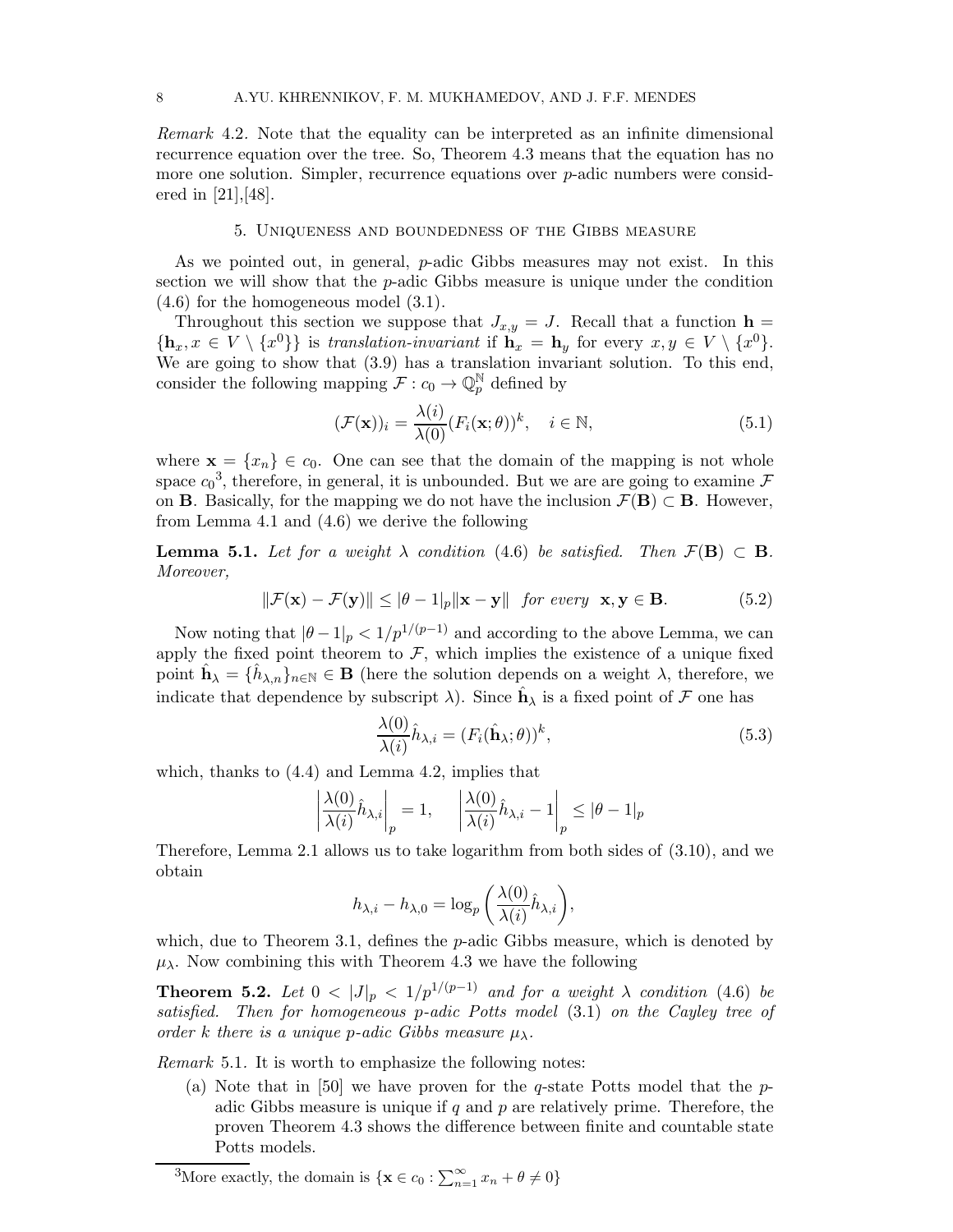- (b) It turns out that condition (4.6) is important. If we replace strict inequality there with weaker one  $\leq$ , then Theorem 4.3 may not hold. Namely, in that case there may occur a phase transition. Indeed, if  $\lambda(0) = \lambda(1) = \lambda(2) = 1$ and  $\lambda(k) = 0$  for every  $k \geq 3$ , then clearly (4.6) is not satisfied. On the other hand, our model is reduced to 3-state Potts model. For such a model in [49] the existence of the phase transition was proven at  $p = 3$ . Moreover, in that case, p-adic Gibbs measures were unbounded.
- (c) For the real counterpart of the model uniqueness result is still unknown (see  $[24, 26]$ .

Now we propose the following

Problem. Investigate all fixed points and behavior around such points of the dynamical system (5.1) on whole space  $c_0$ . Note that the dynamical system is rational. Therefore, we hope that general theory of rational dynamical systems developed in [11, 12, 13, 14, 53, 57], can be applied for one.

To establish boundedness of the measure  $\mu_{\lambda}$ , we need the following auxiliary result.

**Lemma 5.3.** Let **h** be a solution of  $(3.9)$ *, and*  $\mu$ **h** be an associated p-adic Gibbs *measure. Then for the corresponding partition function*  $Z_n^{(h)}$  (see (3.6)) the following *equality holds*

$$
Z_{n+1}^{(\mathbf{h})} = A_{\mathbf{h},n} Z_n^{(\mathbf{h})},\tag{5.4}
$$

*where*  $A_{\mathbf{h},n}$  *will be defined below (see (5.7)).* 

*Proof.* Since **h** is a solution of  $(3.9)$ , then we conclude that there is a constant  $a_{\mathbf{h}}(x) \in \mathbb{Q}_p$  such that

$$
\prod_{y \in S(x)} \sum_{j \in \Phi} \exp_p \{ J \delta_{ij} + h_{j,y} \} \lambda(j) = a_{\mathbf{h}}(x) \exp_p \{ h_{i,x} \}
$$
(5.5)

for any  $i \in \Phi$ . From this one gets

$$
\prod_{x \in W_n} \prod_{y \in S(x)} \sum_{j \in \Phi} \exp_p \{ J \delta_{ij} + h_{j,y} \} \lambda(j) = \prod_{x \in W_n} a_{\mathbf{h}}(x) \exp_p \{ h_{i,x} \}
$$
\n
$$
= A_{\mathbf{h},n} \exp_p \left\{ \sum_{x \in W_n} h_{i,x} \right\}, \quad (5.6)
$$

where

$$
A_{\mathbf{h},n} = \prod_{x \in W_n} a_{\mathbf{h}}(x). \tag{5.7}
$$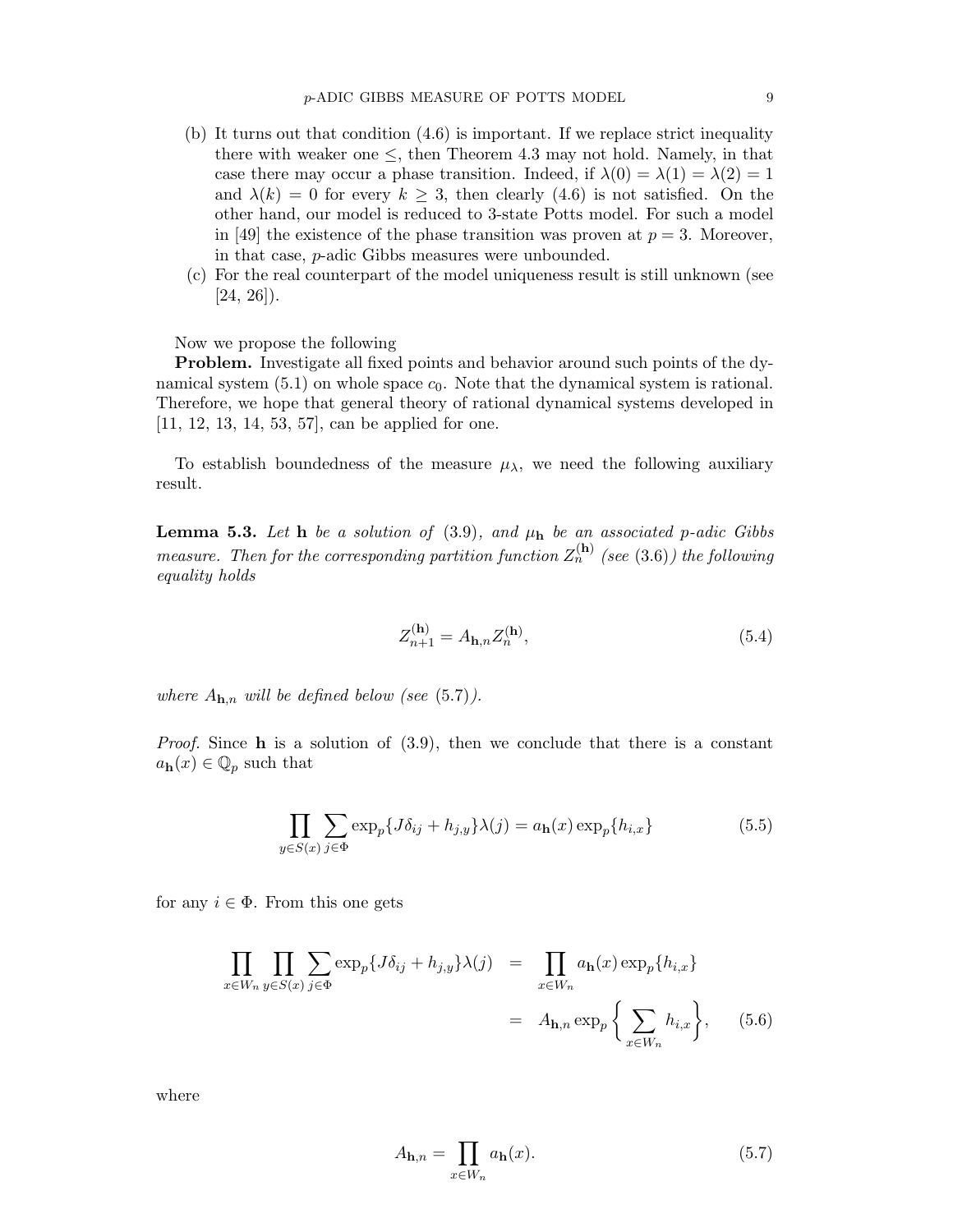By  $(3.5),(5.6)$  we have

$$
1 = \sum_{\sigma \in \Omega_n} \sum_{\omega \in \Phi} \mu_{\mathbf{h}}^{(n+1)}(\sigma \vee \omega)
$$
  
\n
$$
= \sum_{\sigma \in \Omega_n} \sum_{\omega \in \Phi} \frac{1}{Z_{n+1}^{(\mathbf{h})}} \exp_p \left\{ H(\sigma \vee \omega) + \sum_{x \in W_{n+1}} h_{\omega(x),x} \right\} \prod_{x \in V_n} \lambda(\sigma(x)) \prod_{y \in W_{n+1}} \lambda(\omega(y))
$$
  
\n
$$
= \frac{1}{Z_{n+1}^{(\mathbf{h})}} \sum_{\sigma \in \Omega_n} \exp_p \{ H(\sigma) \} \prod_{x \in V_n} \lambda(\sigma(x)) \prod_{x \in W_n} \prod_{y \in S(x)} \sum_{j \in \Phi} \exp_p \{ J \delta_{\sigma(x),j} + h_{j,y} \} \lambda(j)
$$
  
\n
$$
= \frac{A_{\mathbf{h},n}}{Z_{n+1}^{(\mathbf{h})}} \sum_{\sigma \in \Omega_n} \exp_p \left\{ H(\sigma) + \sum_{x \in W_n} h_{\sigma(x),x} \right\} \prod_{x \in V_n} \lambda(\sigma(x))
$$
  
\n
$$
= \frac{A_{\mathbf{h},n}}{Z_{n+1}^{(\mathbf{h})}} Z_n^{(\mathbf{h})}
$$

which implies the required relation.  $\Box$ 

Now, as before, assume that condition (4.6) is satisfied. Then we know that the equation (3.9) has a unique translation invariant solution  $\hat{\mathbf{h}}_{\lambda} = \{\hat{h}_{\lambda,n}\},\$  therefore,  $a_{h}(x)$  does not depend on x, which will be denoted by a. Hence, from (5.5) one finds

$$
a = \exp_p\{(k-1)h_{\lambda,0}\}(\lambda(0))^k \left(\theta + \sum_{j=1}^{\infty} \hat{h}_{\lambda,j}\right)^k.
$$
 (5.8)

The equalities (5.4) and (5.7) imply that

$$
Z_{\lambda,n} = a^{|V_{n-1}|},\tag{5.9}
$$

where  $Z_{\lambda,n}$  denotes the partition function of the measure  $\mu_{\lambda}$  corresponding to the unique solution. Now we are ready to formulate a result.

**Theorem 5.4.** Assume that (4.6) is satisfied. Then the p-adic Gibbs measure  $\mu_{\lambda}$  is *bounded.*

*Proof.* Take any  $\sigma \in \Omega_{V_n}$ . Then from (3.5) with (5.9), (4.6) one gets

$$
|\mu_{\lambda}(\sigma)|_{p} = \frac{1}{|Z_{\lambda,n}|_{p}} \left| \exp_{p}\{H(\sigma) + \sum_{x \in W_{n}} h_{\lambda,\sigma(x)}\} \prod_{x \in V_{n}} \lambda(\sigma(x)) \right|_{p}
$$
  
\n
$$
= \frac{1}{|\lambda(0)|_{p}^{k|V_{n-1}|} |\theta + \sum_{j=1}^{\infty} \hat{h}_{\lambda,j}|_{p}^{k}} \prod_{x \in V_{n}} |\lambda(\sigma(x))|_{p}
$$
  
\n
$$
= \frac{|\lambda(0)|_{p}^{|V_{n}|}}{|\lambda(0)|_{p}^{k|V_{n-1}|}} \prod_{x \in V_{n}} \left| \frac{\lambda(\sigma(x))}{\lambda(0)} \right|_{p}
$$
  
\n
$$
\leq |\lambda(0)|_{p}^{|V_{n}| - k|V_{n-1}|}, \qquad (5.10)
$$

here we have used that  $|\theta + \sum_{j=1}^{\infty} \hat{h}_{\lambda,j}|_p = 1$ . It is known [9] that

$$
|V_n| = 1 + \frac{k+1}{k-1}(k^n - 1),
$$

therefore,

$$
|V_n| - k|V_{n-1}| = 2
$$

hence, (5.10) implies that  $\mu_{\lambda}$  is bounded.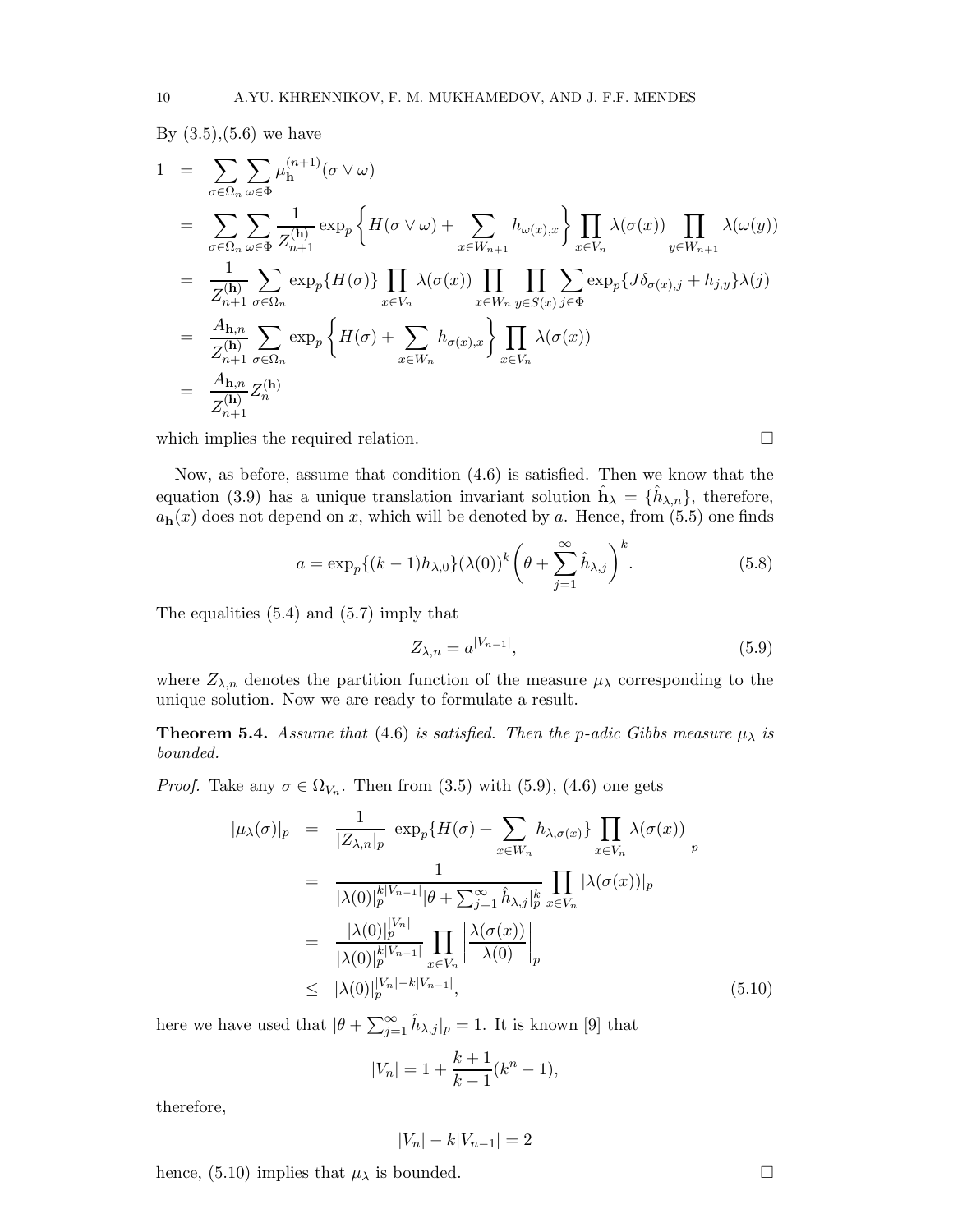*Example* 5.1. Assume that a solution of (3.9) is  $\hat{h}_i = p^i$ ,  $i \in \mathbb{N}$ . In this case, one can see that

$$
\sum_{j=1}^{\infty} \hat{h}_j = \frac{p}{1-p}.
$$

Let us find the corresponding weight  $\lambda$ . Put  $\lambda(0) = 1$ , then from (3.9) one gets

$$
\lambda(n) = p^n \left( \frac{p(1-\theta) + \theta}{(\theta - 1)p^n(1-p) + 1} \right)^k, \quad n \in \mathbb{N}
$$

which evidently satisfies conditions  $(3.4)$  and  $(4.6)$ . So, there is a unique bounded p-adic Gibbs measure on Ω.

### 6. Certain properties of the p-adic Gibbs measures

In this section without loss of generality we assume that for weights  $\lambda(0) = 1$  and  $h_0 = 0.$ 

Denote

$$
\mathcal{W} = \{ \{\lambda(i)\}_{i \in \Phi} \in \mathbb{Q}_p^{\Phi} : \ \lambda(0) = 1, \ |\lambda(i)|_p < 1, \ |\lambda(n)|_p \to 0 \text{ as } n \to \infty \}.
$$

A norm of a weight  $\lambda \in \mathcal{W}$  we define by  $\|\lambda\|_{\mathcal{W}} = \max_{n \in \Phi} \{ |\lambda(n)|_p \}$ , therefore, it is clear that  $\|\lambda\|_{\mathcal{W}} = 1$ . We know from Theorems 5.2 and 5.4 that for every  $\lambda \in \mathcal{W}$  there is a unique bounded *p*-adic Gibbs measure  $\mu_{\lambda}$ , by denote  $\mathcal{G}_P$  the set of such measures corresponding to the homogeneous Potts model  $(3.1)$ . We endow  $\mathcal{G}_P$  with a norm defined by

$$
\|\mu\|_{\mathcal{G}} = \max_{\substack{\sigma \in \Omega_{V_n} \\ n \in \mathbb{N}}} |\mu(\sigma)|_p, \quad \mu \in \mathcal{G}_P.
$$
 (6.1)

One can ask: does the measure  $\mu_{\lambda}$  depend on  $\lambda$  continuously? Next Theorem gives an answer to the question.

**Theorem 6.1.** For every  $\lambda, \kappa \in \mathcal{W}$  one has

$$
\|\mu_{\lambda} - \mu_{\kappa}\|_{\mathcal{G}} \le \|\lambda - \kappa\|_{\mathcal{W}}.\tag{6.2}
$$

*Hence, the correspondence*  $\lambda \mapsto \mu_{\lambda}$  *is continuous.* 

*Proof.* Take any  $\lambda, \kappa \in \mathcal{W}$ . Let  $\hat{\mathbf{h}}_{\lambda} = \{\hat{h}_{\lambda,i}\}_{i \in \mathbb{N}}$  and  $\hat{\mathbf{h}}_{\kappa} = \{\hat{h}_{\kappa,i}\}_{i \in \mathbb{N}}$  be the corresponding solutions of  $(3.9)^4$ . Denote  $\mathbf{h}_{\lambda} = \{h_{\lambda,i} = \log_p \hat{h}_{\lambda,i}\}, \mathbf{h}_{\kappa} = \{h_{\kappa,i} = \log_p \hat{h}_{\kappa,i}\},\$ which exist due to the proof of Theorem 5.2. Using  $(4.3)$  consider the difference

$$
\begin{split}\n|\hat{h}_{\lambda,i} - \hat{h}_{\kappa,i}|_p &= |\lambda(i)F_i(\hat{\mathbf{h}}_{\lambda};\theta) - \kappa(i)F_i(\hat{\mathbf{h}}_{\kappa};\theta)|_p \\
&= |\lambda(i)(F_i(\hat{\mathbf{h}}_{\lambda};\theta) - F_i(\hat{\mathbf{h}}_{\kappa};\theta)) + (\lambda(i) - \kappa(i))F_i(\hat{\mathbf{h}}_{\kappa};\theta)|_p \\
&\leq \max \left\{ |\lambda(i)|_p | F_i(\hat{\mathbf{h}}_{\lambda};\theta) - F_i(\hat{\mathbf{h}}_{\kappa};\theta)|, |\lambda(i) - \kappa(i)| \right\} \\
&\leq \max \left\{ |\lambda(i)|_p |\theta - 1|_p \|\hat{\mathbf{h}}_{\lambda} - \hat{\mathbf{h}}_{\kappa}\|, |\lambda(i) - \kappa(i)| \right\}.\n\end{split} \tag{6.3}
$$

Taking into account  $|\lambda(i)|_p|\theta-1|_p\|\hat{\mathbf{h}}_{\lambda}-\hat{\mathbf{h}}_{\kappa}\| < \|\hat{\mathbf{h}}_{\lambda}-\hat{\mathbf{h}}_{\kappa}\|$  from (6.3) and non-Archimedeanity of the norm  $\|\cdot\|$  one has

$$
\|\hat{\mathbf{h}}_{\lambda} - \hat{\mathbf{h}}_{\kappa}\| = \|\lambda - \kappa\|_{\mathcal{W}}.\tag{6.4}
$$

<sup>&</sup>lt;sup>4</sup>Here we again recall that according to Theorems 4.3 and 5.2 such solutions exist.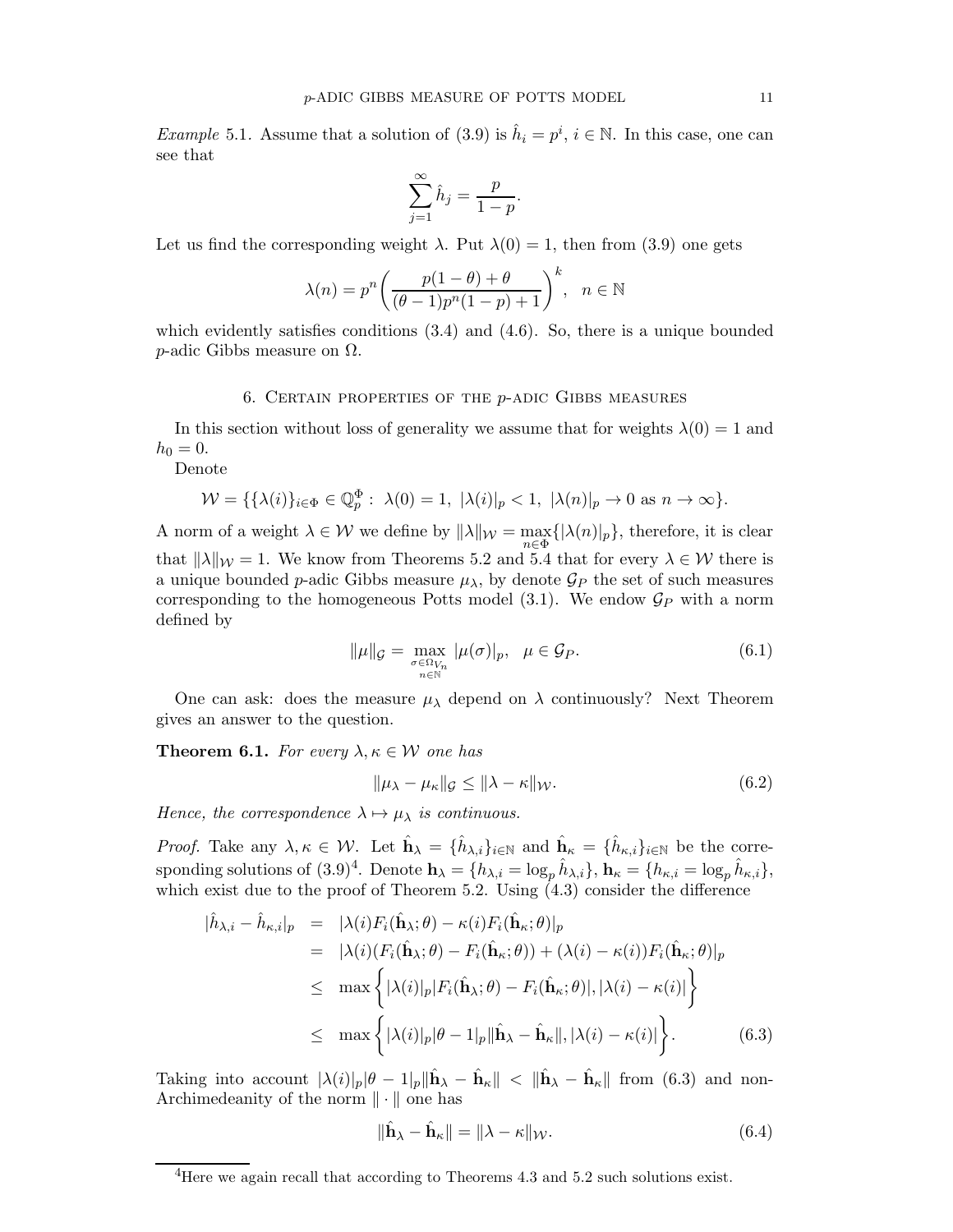Now take any  $n \in \mathbb{N}$ . Let us estimate the difference between the partition functions  $Z_{\lambda,n}$  and  $Z_{n,\kappa}$  (see (3.6)) of the measures  $\mu_{\lambda}$  and  $\mu_{\kappa}$ , respectively. Thanks to (5.9) with (5.8) and (4.2) one gets

$$
|Z_{\lambda,n} - Z_{\kappa,n}|_p = \left| \left( \theta + \sum_{j=1}^{\infty} \hat{h}_{\lambda,j} \right)^k - \left( \theta + \sum_{j=1}^{\infty} \hat{h}_{\kappa,j} \right)^k \right|_p
$$
  

$$
\leq \left| \sum_{j=1}^{\infty} \hat{h}_{\lambda,j} - \sum_{j=1}^{\infty} \hat{h}_{\lambda,j} \right|_p
$$
  

$$
\leq \left\| \hat{\mathbf{h}}_{\lambda} - \hat{\mathbf{h}}_{\kappa} \right\| \tag{6.5}
$$

Hence, for any  $\sigma \in \Omega_{V_n}$ , from (3.5) and Lemma 4.2 using (6.4), (6.5) we obtain

$$
|\mu_{\lambda}(\sigma) - \mu_{\kappa}(\sigma)|_{p} = \left| \frac{1}{Z_{\lambda,n}} \exp_{p} \left\{ \sum_{x \in W_{n}} h_{\lambda,\sigma(x)} \right\} \prod_{u \in V_{n}} \lambda(\sigma(u)) - \frac{1}{Z_{\kappa,n}} \exp_{p} \left\{ \sum_{x \in W_{n}} h_{\kappa,\sigma(x)} \right\} \prod_{u \in V_{n}} \kappa(\sigma(u)) \Big|_{p}
$$
  
\n
$$
= \left| \frac{1}{Z_{\lambda,n}} \prod_{x \in W_{n}} \hat{h}_{\lambda,\sigma(x)} \prod_{u \in V_{n-1}} \lambda(\sigma(u)) - \frac{1}{Z_{\kappa,n}} \prod_{x \in W_{n}} \hat{h}_{\kappa,\sigma(x)} \prod_{u \in V_{n-1}} \kappa(\sigma(u)) \right|_{p}
$$
  
\n
$$
\leq \max_{\substack{x \in W_{n} \\ u \in V_{n-1}}} \left\{ \left| \frac{1}{Z_{\lambda,n}} - \frac{1}{Z_{\kappa,n}} \right|_{p}, \left| \hat{h}_{\lambda,\sigma(x)} - \hat{h}_{\kappa,\sigma(x)} \right|_{p}, \left| \lambda(\sigma(u)) - \kappa(\sigma(u)) \right|_{p} \right\}
$$
  
\n
$$
\leq \max \left\{ |Z_{\lambda,n} - Z_{\kappa,n}|_{p}, \|\hat{\mathbf{h}}_{\lambda} - \hat{\mathbf{h}}_{\kappa}\|, \|\lambda - \kappa\|_{W} \right\}
$$
  
\n
$$
\leq \|\lambda - \kappa\|_{W}, \tag{6.6}
$$

here we have used equalities  $|Z_{\lambda,n}|_p = 1$ ,  $|Z_{\kappa,n}|_p = 1$ , which come from (5.9).

Due to the arbitrariness of n and  $\sigma$  we get the required relation (6.2).

Now consider one limit theorem concerning  $\mu_{\lambda}$ .

Let us fix a wight  $\lambda \in \mathcal{W}$  such that  $\lambda(i) \neq 0$  for all  $i \in \mathbb{N}$ . As before by  $\hat{\mathbf{h}}_{\lambda}$  we denote a solution of (3.9), and, as before,  $h_{\lambda,i} = \log_p \hat{h}_{\lambda,i}, i \in \mathbb{N}$ .

Let us denote

$$
A_n = \left\{ \sigma \in \Omega_{V_n} : J \sum_{\langle x, y \rangle \in V_n} \delta_{\sigma(x), \sigma(y)} + \sum_{x \in W_n} h_{\lambda, \sigma(x)} \equiv 0 \pmod{p^n}, \right\}.
$$
 (6.7)

By  $\lambda^{\otimes,n}$  denote the following measure defined on  $\Omega_{V_n}$ 

$$
\lambda^{\otimes,n}(\sigma) = \frac{1}{Z_{\lambda,n}} \prod_{x \in V_n} \lambda(\sigma(x)), \quad \sigma \in \Omega_{V_n}.
$$
 (6.8)

**Theorem 6.2.** Let  $\mu_{\lambda}$  be the p-adic Gibbs measure corresponding to the Potts model *with a weight* λ*. Then one has*

$$
\max_{\sigma \in A_n} \left| \frac{\mu_\lambda(\sigma)}{\lambda^{\otimes, n}(\sigma)} - 1 \right|_p \to 0 \quad \text{as} \quad n \to \infty. \tag{6.9}
$$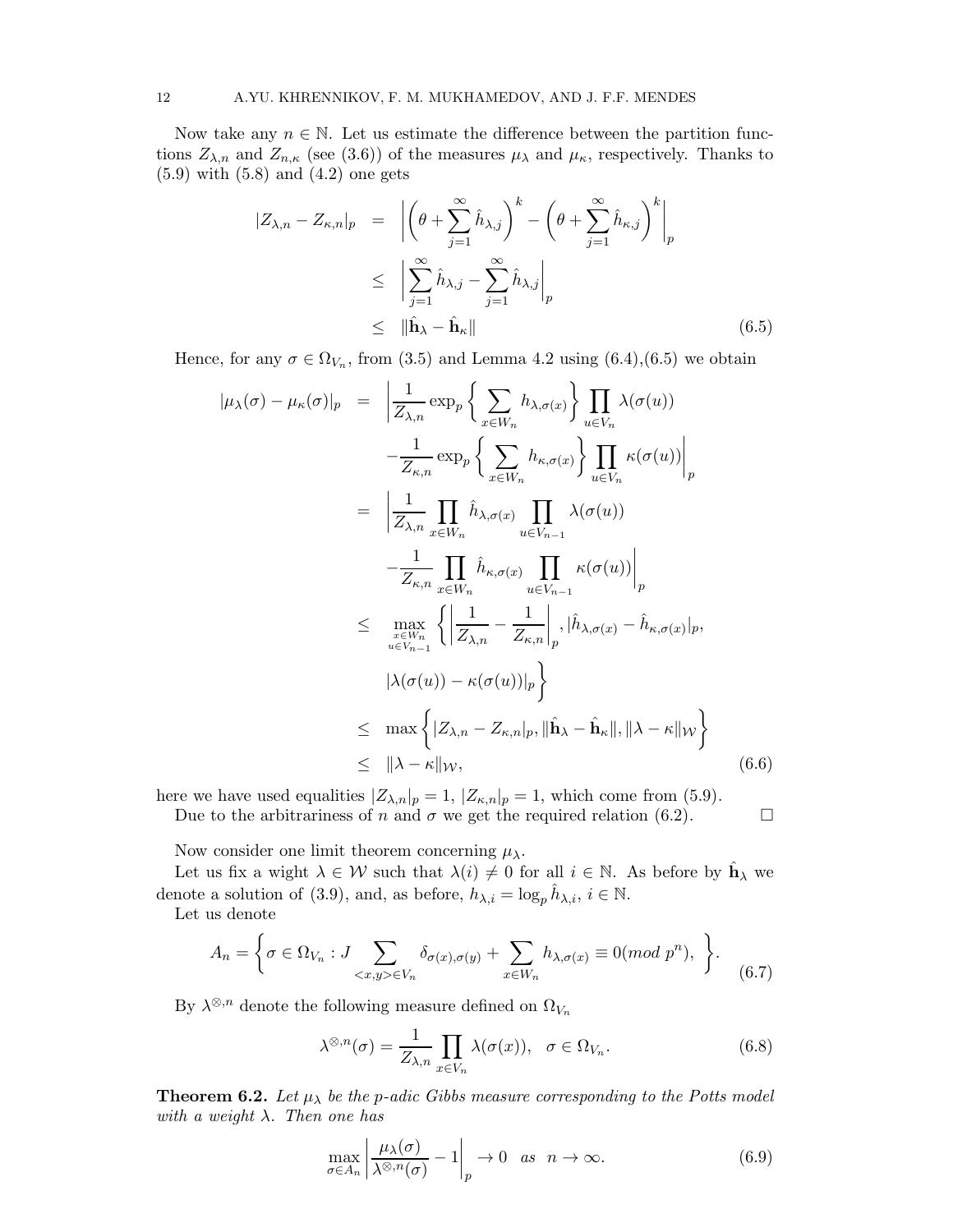*Proof.* Note that if  $\sigma \in A_n$  then it means that

$$
J\sum_{\langle x,y\rangle\in V_n}\delta_{\sigma(x),\sigma(y)} + \sum_{x\in W_n}h_{\lambda,\sigma(x)} = Mp^n
$$

for some  $M \in \mathbb{Z}$ . Therefore, the last equality with (6.8), (3.5) implies that

$$
\left| \frac{\mu_{\lambda}(\sigma)}{\lambda^{\otimes n}(\sigma)} - 1 \right|_{p} \leq \left| \exp_{p}\{Mp^{n}\} - 1 \right|_{p}
$$

$$
= \left| Mp^{n} \right|_{p}
$$

$$
\leq p^{-n} \to 0 \text{ as } n \to \infty
$$

which proves the assertion.  $\Box$ 

*Remark* 6.1*.* In the theory of Markov process it is important to know whether a given Markov measure or Markov field has some clustering (i.e. mixing) property. It is known [27] that, in the real case, when a Gibbs measure is unique, then it basically has that property. In a *p*-adic case, the situation is rather tricky (see [34, 35]) and still lots are not known. The proven Theorem shows that we are able to find a set  $A_n$ on which the *p*-adic measure  $\mu_{\lambda}$  becomes product measure when *n* is large enough, which means  $\mu_{\lambda}$  has a clustering property on  $A_n$ . The results in [32, 34] show that, in general, the clustering property does not hold for p-adic measures.

*Remark* 6.2*.* Note that in [35] the limit behaviour of sums of independent equally distributed random variables with respect to p-adic Bernoulli measure has been studied. The measure  $\mu_{\lambda}$  defines a Markov process with infinite number of states, so the last theorem is the first step in an investigation of limit theorems for dependent processes in a p-adic context.

### 7. conclusions

Investigations of physical models over  $p$ -adic field require a new kind of probability theory [31],[40]. Development of the p-adic probability theory gives a possibility to study p-adic statistical mechanics models. In the present paper we have studied countable state nearest-neighbor p-adic Potts models on a Cayley tree in the p-adic probability scheme. For the the model, we gave a construction of p-adic Gibbs measures which depends on weight  $\lambda$ . Such measures are natural and provide nontrivial concrete examples of p-adic Markov processes with countable state space (see [39]). We have shown that under some condition on weights for the model, the absence of a phase transition by studying an infinite-dimensional recursion equation. Such results are unknown for the real counterparts of the considered models (see [24, 26]). It turned out that the condition does not depend on values of the prime p, therefore an analogous fact is not true when the number of spins is finite [49, 50]. It has been proven that p-adic Gibbs measure for homogeneous Potts model is unique. We also established boundedness such a measure. Continuous dependence the measure on weights was also proven. We even obtain one limit theorem for such a measure. This is the first step in an investigation on limit theorems for dependent processes in a p-adic context.

#### Acknowledgement

The author F.M. thanks the FCT (Portugal) grant SFRH/BPD/17419/2004. He is also grateful to Prof. A.Yu. Khrennikov at Växjö University for kind hospitality. The third named author J.F.F.M. thanks DYSONET-project for partial support. Finally, the authors also would like to thank to the referee for his useful suggestions which allowed us to improve the text of the paper.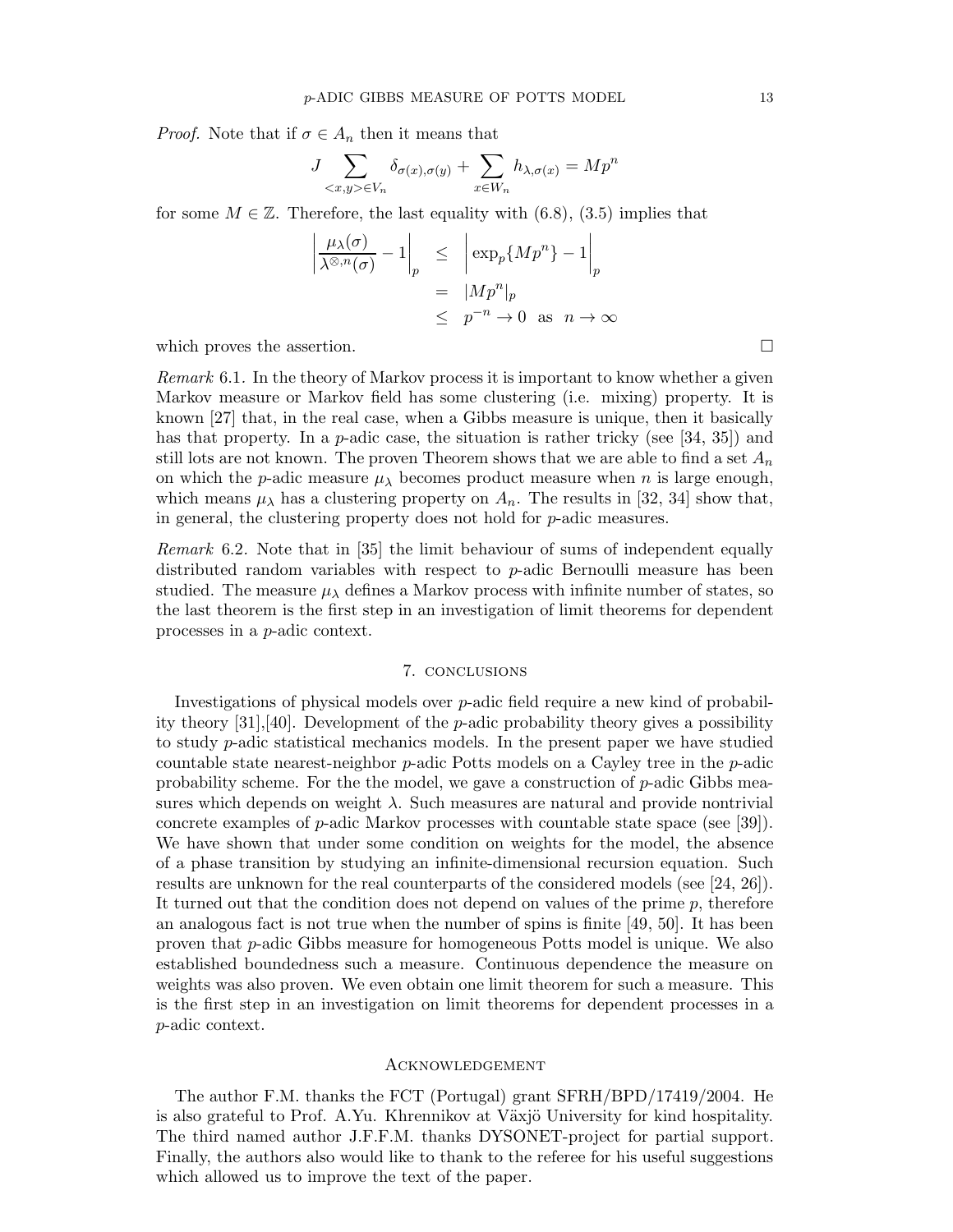#### **REFERENCES**

- [1] S. Albeverio, W. Karwowski, A random walk on p-adics, the generator and its spectrum, Stochastic. Process. Appl. 53 (1994), 1-22.
- [2] S. Albeverio, X. Zhao, On the relation between different constructions of random walks on p-adics, Markov Process. Related Fields 6 (2000), 239-256.
- [3] S. Albeverio, X. Zhao, Measure-valued branching processes associated with random walks on p-adics, Ann. Probab. 28 (2000), 1680-1710.
- [4] I. Ya. Aref´eva, B. Dragovic, I.V. Volovich, p− adic summability of the anharmonic ocillator, Phys. Lett. B 200 (1988), 512–514.
- [5] I. Ya. Areféva, B. Dragovic, P.H. Frampton, I.V. Volovich, The wave function of the Universe and p− adic gravity, Int. J. Modern Phys. A 6(24) (1991), 4341–4358.
- [6] D.K. Arrowsmith, F. Vivaldi, Some p−adic representations of the Smale horseshoe, Phys. Lett. A 176(1993), 292–294.
- [7] D.K. Arrowsmith, F. Vivaldi, F. Geometry of p−adic Siegel discs, Physica D, 74(1994), 222–236.
- [8] V.A. Avetisov, A.H. Bikulov, S.V. Kozyrev, Application of padic analysis to models of spontaneous breaking of the replica symmetry, J. Phys. A: Math. Gen., 32(1999), 8785–8791.
- [9] R.J. Baxter, Exactly Solved Models in Statistical Mechanics, Academic Press, London/New York, 1982.
- [10] E. Beltrametti, G. Cassinelli, Quantum mechanics and p− adic numbers, Found. Phys.  $2(1972), 1-7.$
- [11] R.Benedetto, Hyperbolic maps in p-adic dynamics, Ergod. Th.& Dynam.Sys. 21(2001), 1–11.
- [12] R.Benedetto, p-Adic dynamics and Sullivan's no wandering domains thoerem, Composito Math. 122(2000), 281–298.
- [13] R. Benedetto, Non-Archimedean holomorphic maps and the Ahlfors islands theorem. Amer. J. Math., 125(2003), 581-622.
- [14] J-P. Bézivin. Fractions rationelles hyperboliques p-adiques. Acta Arith.,  $112(2004)$ , 151-175.
- [15] A. Besser, C. Deninger, p-adic Mahler measures, J. Reine Angew. Math. 517 (1999), 1950.
- [16] P.M. Bleher, J. Ruiz and V.A. Zagrebnov, On the phase diagram of the random field Ising model on the Bethe lattice, Jour. Statist. Phys. 93(1998), 33–78.
- [17] D.R. Brillinger, Some asypmtotics of finite fourier of a statioanry p-adic process. Jour. Combin. Inform.& Sys. 16(1991), 155–169.
- [18] M. Del Muto, A. Figà-Talamanca, Diffusion on locally compact ultrametric spaces, Expo. Math. 22 (2004), 197-211.
- [19] R.L. Dobrushin, The problem of uniqueness of a Gibbsian random field and the problem of phase transitions. Funct.Anal. Appl. 2(1968)2, 302–312.
- [20] R.L. Dobrushin, Prescribing a system of random variables by conditional distributions. Theor. Probab. Appl. 15(1970), 458–486.
- [21] G.Everest, A. van der Poorten, I. Shparlinski, T. Ward, Recurrence sequences. Mathematical Surveys and Monographs 104, Providence, RI, American Mathematical Society, 2003.
- [22] P.G.O. Freund, M. Olson, Non-Archimedian strings, Phys. Lett. B, 199 (1987), 186– 190.
- [23] P.G.O. Freund, E. Witten, Adelic string amplitudes, Phys. Lett. B 199 (1987), 191–195.
- [24] N.N. Ganikhodjaev, The Potts model on  $\mathbb{Z}^d$  with countable set of spin values, Jour. Math. Phys. 45 (2004), 1121–1127.
- [25] N.N. Ganikhodjaev, F.M. Mukhamedov, U.A. Rozikov, Phase transitions of the Ising model on  $\mathbb Z$  in the *p*-adic number field. Uzbek. Mat. Jour. (1998), No. 4, 23–29 (Russian).
- [26] N.N. Ganikhodjaev, U.A. Rozikov, The Potts model with countable set of spin values on a Cayley tree, Lett. Math. Phys. 75 (2006), 99–109.
- [27] H.O. Georgii, Gibbs measures and phase transitions (Walter de Gruyter, Berlin, 1988).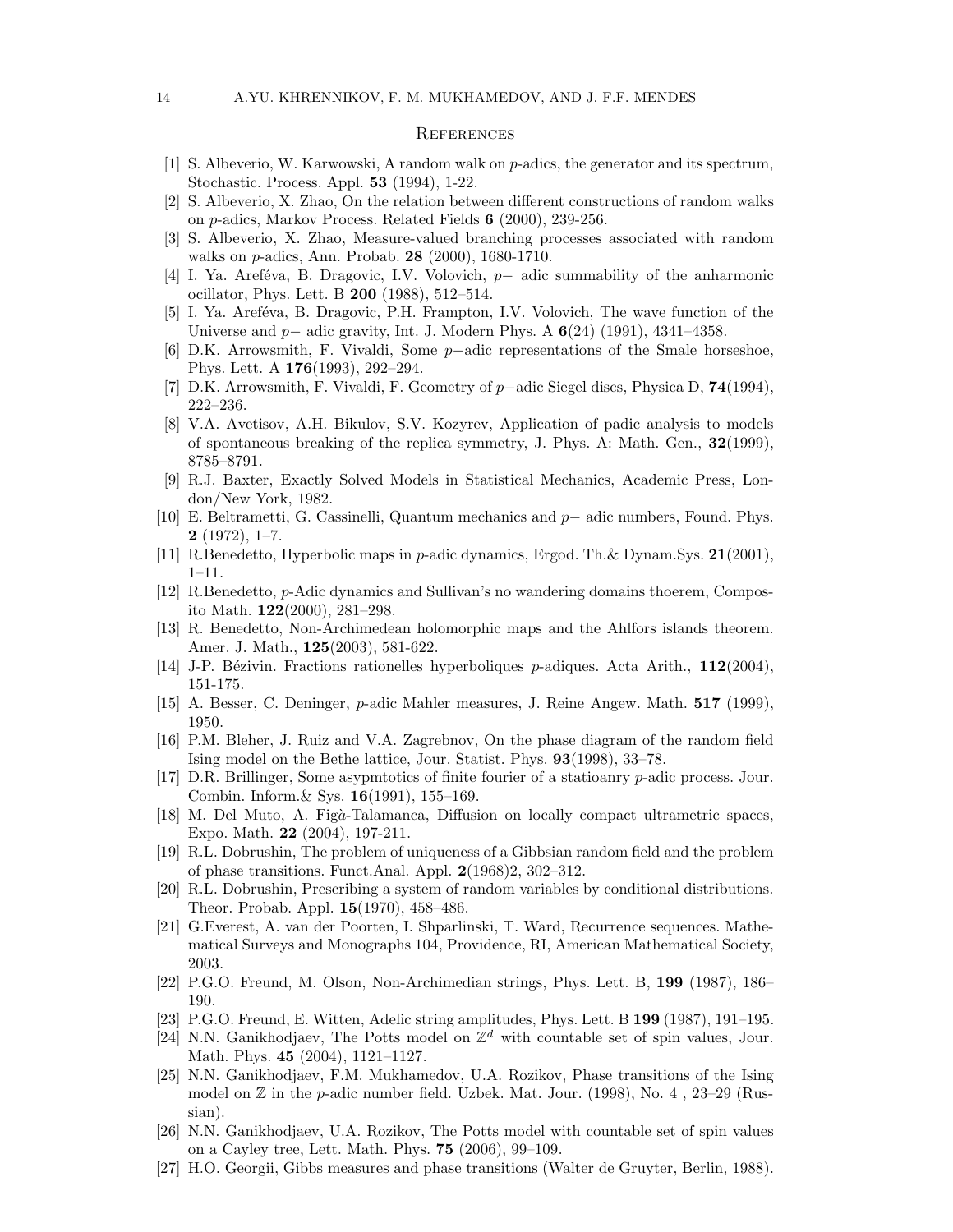- [28] M. Herman, J.-C.Yoccoz, Generalizations of some theorems of small divisors to non-Archimedean fields, In: Geometric Dynamics (Rio de Janeiro, 1981), Lec. Notes in Math. 1007, Springer, Berlin, 1983, pp.408-447.
- [29] H. Kaneko, A. N. Kochubei, Weak solutions of stochastic differential equations over the field of p-adic numbers, Tohoku Math. J. (to appear), arXiv:0708.1706.
- [30] W. Karwowski, R. Vilela-Mendes, Hierarchical structures and asymmetric processes on p-adics and adeles, J. Math. Phys. 35 (1994), 4637-4650.
- [31] A.Yu.Khrennikov, p-adic valued probability measures, Indag. Mathem. N.S. 7(1996), 311-330.
- [32] A.Yu.Khrennikov, p-adic Valued Distributions in Mathematical Physics. (Kluwer Academic Publisher, Dordrecht, 1994).
- [33] A.Yu.Khrennikov, Non-Archimedean analysis: quantum paradoxes, dynamical systems and biological models. Kluwer Academic Publisher, Dordrecht, 1997.
- [34] A. Yu. Khrennikov, p-adic behavior of Bernoulli probabilities, Theory Probab. Appl., 42 (1997), 689-694.
- [35] A.Yu.Khrennikov, Limit behaviour of sums of independent random variables with respect to the uniform p-adic distribution, Statis. & Probab. Lett.  $51(2001)$ ,  $269-276$ .
- [36] A.Yu.Khrennikov, S.V.Kozyrev, Wavelets on ultrametric spaces, Appl. Comput. Harmonic Anal., 19(2005) 61-76.
- [37] A.Yu. Khrennikov, S.V. Kozyrev, Ultrametric random field. Infin. Dimens. Anal. Quantum Probab. Relat. Top. 9(2006), 199-213.
- [38] A.Yu. Khrennikov, S.V. Kozyrev, Replica symmetry breaking related to a general ultrametric space I,II,III, Physica A, 359(2006), 222-240; 241-266; 378(2007), 283-298.
- [39] A. Khrennikov, S. Ludkovsky, Stochastic processes on non-Archimedean spaces with values in non-Archimedean fields. Markov Process. Related Fields 9 (2003), 131–162.
- [40] A.Yu. Khrennikov, M. Nilsson, p-adic deterministic and random dynamical systems. (Kluwer, Dordreht, 2004).
- [41] A.Yu.Khrennikov, S Yanada, A. van Rooij, Measure-theoretical approach to p-adic probability theory, Annals Math. Blaise Pascal, 6(1999) 21-32.
- [42] N.Koblitz, p-adic numbers, p-adic analysis and zeta-function, Berlin, Springer, 1977.
- [43] A. N. Kochubei, Pseudo-differential equations and stochastics over non-Archimedean fields, Mongr. Textbooks Pure Appl. Math. 244 Marcel Dekker, New York, 2001.
- [44] S.V.Kozyrev, Wavelets and spectral analysis of ultrametric pseudodifferential operators Sbornik Math, 198(2007), 97-116.
- [45] S.V. Ludkovsky, Non-Archimedean valued quasi-invariant descending at infinity measures. Int. J. Math. Math. Sci. (2005), no. 23, 3799–3817.
- [46] Yu. Manin, New dimensions in Geometry, Lecture Notes in Mathematics 1111, Springer, New York, 1985, pp. 59-101.
- [47] E.Marinary, G.Parisi, On the p-adic five point function, Phys. Lett. B 203(1988), 52-56.
- [48] K. Mahler, p-adic numbers and their functions. Cambridge Tracts in Mathematics, 76, Cambridge Univ. Press, Cambridge-New York, 1981.
- [49] F.M.Mukhamedov, U.A.Rozikov, On Gibbs measures of p-adic Potts model on the Cayley tree, Indag. Math. N.S. 15(2004), 85–100.
- [50] F.M.Mukhamedov, U.A.Rozikov, On inhomogeneous p-adic Potts model on a Cayley tree, Infin. Dimens. Anal. Quantum Probab. Relat. Top. 8 (2005), 277–290.
- [51] F.M.Mukhamedov, U.A.Rozikov, J.F.F. Mendes, On phase transitions for p-adic Potts model with competing interactions on a Cayley Tree, AIP Conference Proceedings, Vol. 826, Melville, New York, 2006, pp. 140–150.
- [52] G.Paladin, M.Mezard, Diffusion in an ultrametric space: a simpe case. J, Physique-Lett. 46(1985), L985–L989.
- [53] J. Rivera-Letelier, Dynamics of rational functions over local fields, Astérisque 287(2003), 147–230.
- [54] A. van Rooij, Non-archimedean functional analysis. Marcel Dekker, New York, 1978.
- [55] W.H. Schikhof, Ultrametric Calculus, Cambridge University Press, Cambridge, 1984.
- [56] J.H. Silverman, The arithmetic of dynamical systems. Graduate Texts in Mathematics 241, New York, Springer, 2007.
- [57] J.H. Silverman, www.math.brown.edu/ jhs/MA0272/ArithDynRefsOnly.pdf